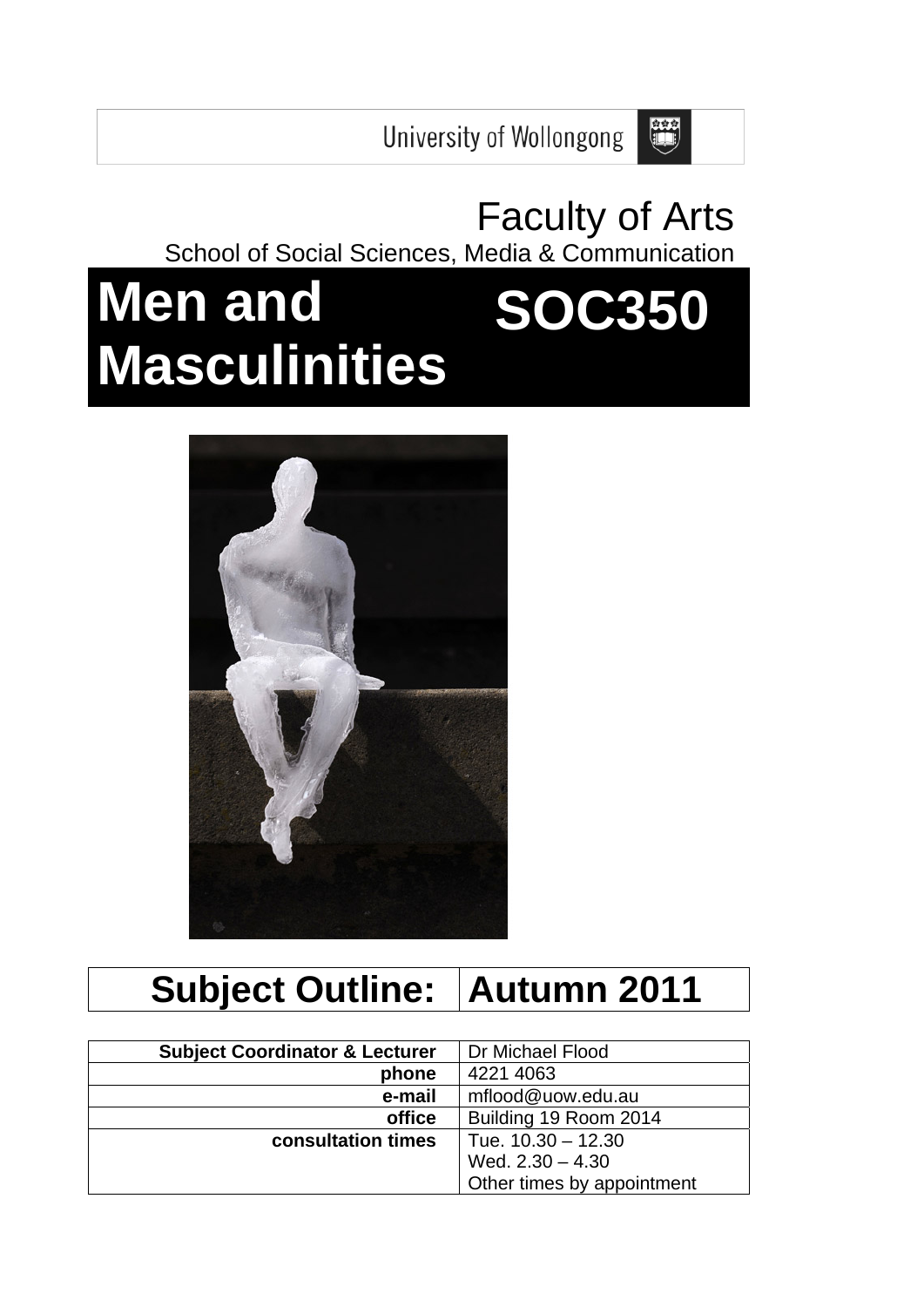# **SOC350 Subject Schedule**

| Wk                      | <b>Begins</b>     | <b>Lecture Topic</b>                                                                                                         | <b>Tutorial Topic</b>                                                                                                        | <b>Deadlines &amp; Dates</b>                                                          |
|-------------------------|-------------------|------------------------------------------------------------------------------------------------------------------------------|------------------------------------------------------------------------------------------------------------------------------|---------------------------------------------------------------------------------------|
| $\mathbf{1}$            | 28 Feb            | PART A: Men's positions in<br>gender relations<br>Overview of the subject<br>and an introduction to<br>men and masculinities |                                                                                                                              | No tutorials this week                                                                |
| $\overline{2}$          | 7 Mar             | Studying men: Scholarship<br>on men and gender                                                                               | PART A: Men's positions in gender<br>relations<br>Overview of the subject and an<br>introduction to men and<br>masculinities | Tutorials commence. Please<br>bring subject guide (and reader)<br>to tutorial.        |
| 3                       | 14 Mar            | Men's lives changing                                                                                                         | Studying men: Scholarship on<br>men and gender                                                                               | (Bring reader to every tutorial.)                                                     |
| 4                       | 21 Mar            | PART B: The social<br>organisation of<br>masculinities<br>Theoretical frameworks<br>for understanding men<br>and gender      | Men's lives changing                                                                                                         | Student-led tutorials commence                                                        |
| 5                       | 28 Mar            | Making men: The social<br>construction of<br>masculinities among boys<br>and young men                                       | PART B: The social organisation of<br>masculinities<br>Theoretical frameworks for<br>understanding men and gender            |                                                                                       |
| 6                       | 4 April           | Intersections of<br>masculinity, race, and<br>ethnicity                                                                      | Making men: The social<br>construction of masculinities<br>among boys and young men                                          | Critical Summary Essay 1 due<br>(April 7)                                             |
|                         | 11 April          | <b>MID SESSION RECESS</b>                                                                                                    | <b>MID SESSION RECESS</b>                                                                                                    | No lecture or tutorials                                                               |
| $\overline{\mathbf{z}}$ | **18 April        | Intersections of<br>masculinity and sexuality                                                                                | Intersections of masculinity, race,<br>and ethnicity                                                                         |                                                                                       |
| 8                       | **25 April        | No lecture                                                                                                                   | <b>No tutorials</b>                                                                                                          | (No lectures or tutorials on<br>Monday 25 <sup>th</sup> or Tuesday 26 <sup>th</sup> ) |
| 9                       | 2 May             | Intersections of<br>masculinity, class, and<br>work                                                                          | Intersections of masculinity and<br>sexuality                                                                                |                                                                                       |
| 10                      | 9 May             | Men, feminism, and<br>gender politics                                                                                        | Intersections of masculinity, class,<br>and work                                                                             |                                                                                       |
| 11                      | 16 May            | <b>PART C: Diverse and</b><br>shifting men<br>Alternative masculinities                                                      | Men, feminism, and gender<br>politics                                                                                        |                                                                                       |
| 12                      | 23 May            | Changing men: Gender<br>activism, policy, and<br>programming                                                                 | PART C: Diverse and shifting men<br>Alternative masculinities                                                                | Critical Summary Essay 2 due<br>(Thursday May 26)                                     |
| 13                      | 30 May            | The future of men                                                                                                            | Changing men: Gender activism,<br>policy, and programming                                                                    | Research Paper or Reflective<br>Journal due Friday June 3rd                           |
|                         | 6 June            | <b>STUDY RECESS</b>                                                                                                          | <b>STUDY RECESS</b>                                                                                                          |                                                                                       |
|                         | $11 - 23$<br>June | <b>EXAMS</b><br><b>PERIOD</b>                                                                                                | <b>EXAMS</b><br><b>PERIOD</b>                                                                                                |                                                                                       |

*\*\*NB: Lectures/Tutorials that fall on the following Public Holidays will be cancelled:*

**Week 7** ‐ Friday 22nd April (Good Friday)

**Week 8** ‐ Monday 25th April (Anzac Day)

**Week 8** ‐ Tuesday 26th April (Easter Monday – substituted holiday)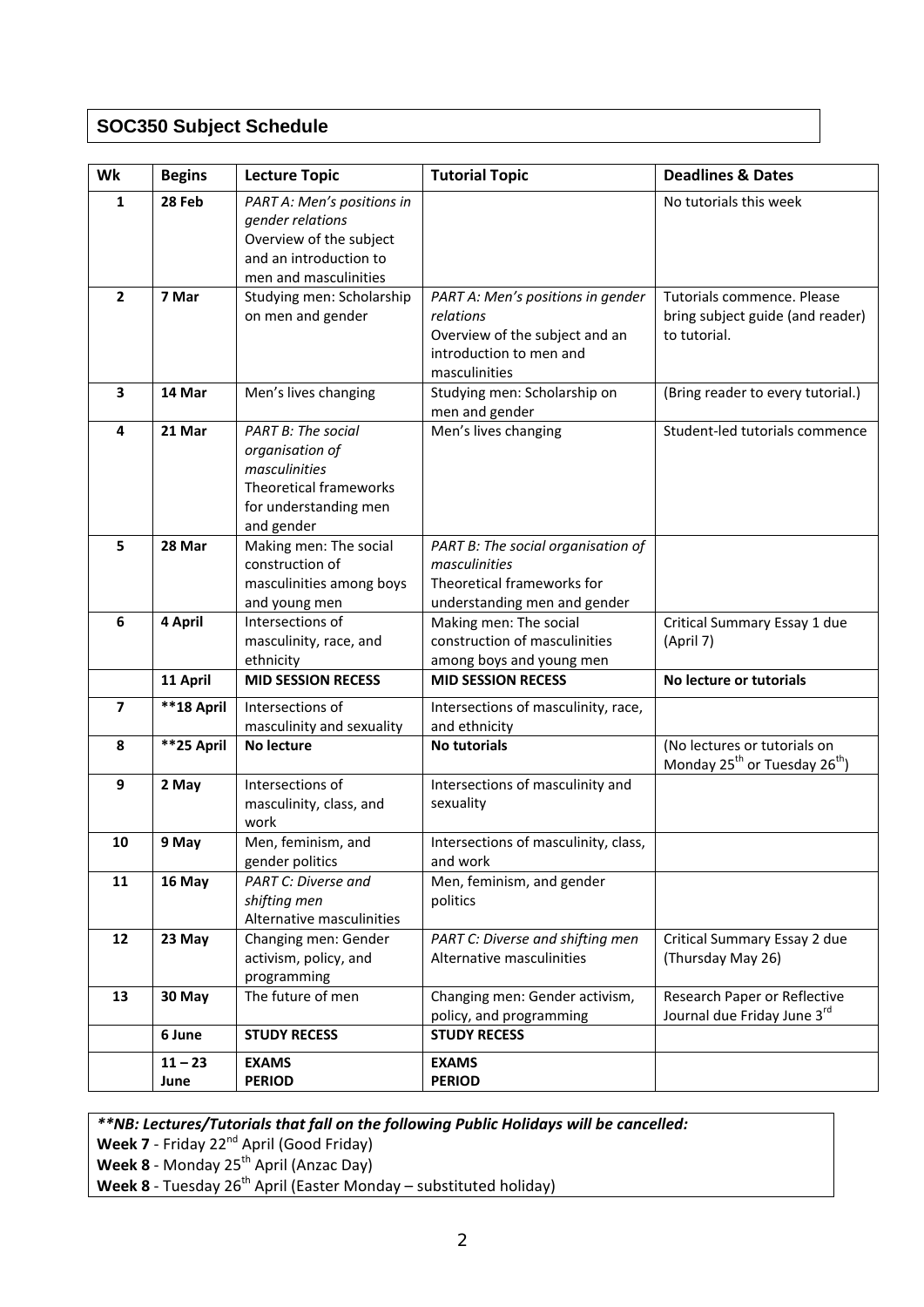# **SOC350: Week‐by‐week subject guide and Schedule of readings**

The following provides a guide to the tutorial topics and required readings for each week.

Further, suggested readings are listed at the end of each week's topic. These are particularly useful places to start in reading for your written assessment. The further readings also will be used for your Critical Summary Essays. I have tried as far as possible to place in the Library's Short Loan system those further readings which are not available in journals, that is, chapters in books.

# **PART A: MEN'S POSITIONS IN GENDER RELATIONS**

Part A of the subject introduces the field of scholarship on men, masculinities, and gender. How have men's lives changed, and what does this mean for gender roles and relations? Why should scholarship on gender include the study of men and masculinities?

## **Week 2 Tutorial: An introduction to men and masculinities**

In this week's tutorial, we will run through the subject administration, get to know each other a little, and begin to familiarise ourselves with scholarship on men, masculinities, and gender. What is masculinity? How are idealised images and imperatives of masculinity constructed?

## *REQUIRED READING*

- Kimmel, Michael. (2004). Masculinities. In Michael Kimmel and Amy Aronson (Eds.). *Men & Masculinities: A social, cultural, and historical encyclopedia*, Vol. II (pp. 503‐507). Santa Barbara, CA: ABC Clio.
- Whitehead, Stephen M., and Frank J. Barrett. (2001). The Sociology of Masculinity. In Stephen M. Whitehead and Frank J. Barrett, (eds). *The Masculinities Reader* (pp. 1‐26). Cambridge: Polity Press.
- Hearn, Jeff. (2007) Masculinity / Masculinities. In *The International Encyclopedia of Men and Masculinities* (pp. 390‐94). Ed. M. Flood, J.K. Gardiner, B. Pease, and K. Pringle. Taylor & Francis.

## *FURTHER READING*

- Beynon, John. (2002). What is Masculinity? Chapter 1 in *Masculinities and Culture*. Buckingham; Philadelphia: Open University Press.
- Connell, R. W. (1995). The social organization of masculinity. Chapter 3 in Connell's *Masculinities* (pp. 67‐86, 249‐250). Sydney: Allen & Unwin. [UOW: 155.332/10]
- Connell, R. W. (2000). New directions in theory and research. Chapter 2 in *The Men and the Boys* (pp. 15‐36). Sydney: Allen & Unwin. [UOW: 305.31/45]
- Connell, R. W. (2000). Debates about men, new research on masculinities. Chapter 1 in *The Men and the Boys* (pp. 3‐14). Sydney: Allen & Unwin. [UOW: 305.31/45]
- Kimmel, Michael S., and Michael Messner. (1998). Introduction. In Michael S. Kimmel and Michael Messner, (eds). *Men's Lives*. New York/Toronto: Macmillan/Maxwell (4th edition). [UOW: 305.31/22]
- Kaufman, Michael (1994). Men, feminism, and men's contradictory experiences of power. In Harry Brod and Michael Kaufman, (eds.), *Theorizing Masculinities* (pp. 142‐163). Thousand Oaks, CA: Sage. [UOW: 305.32/10]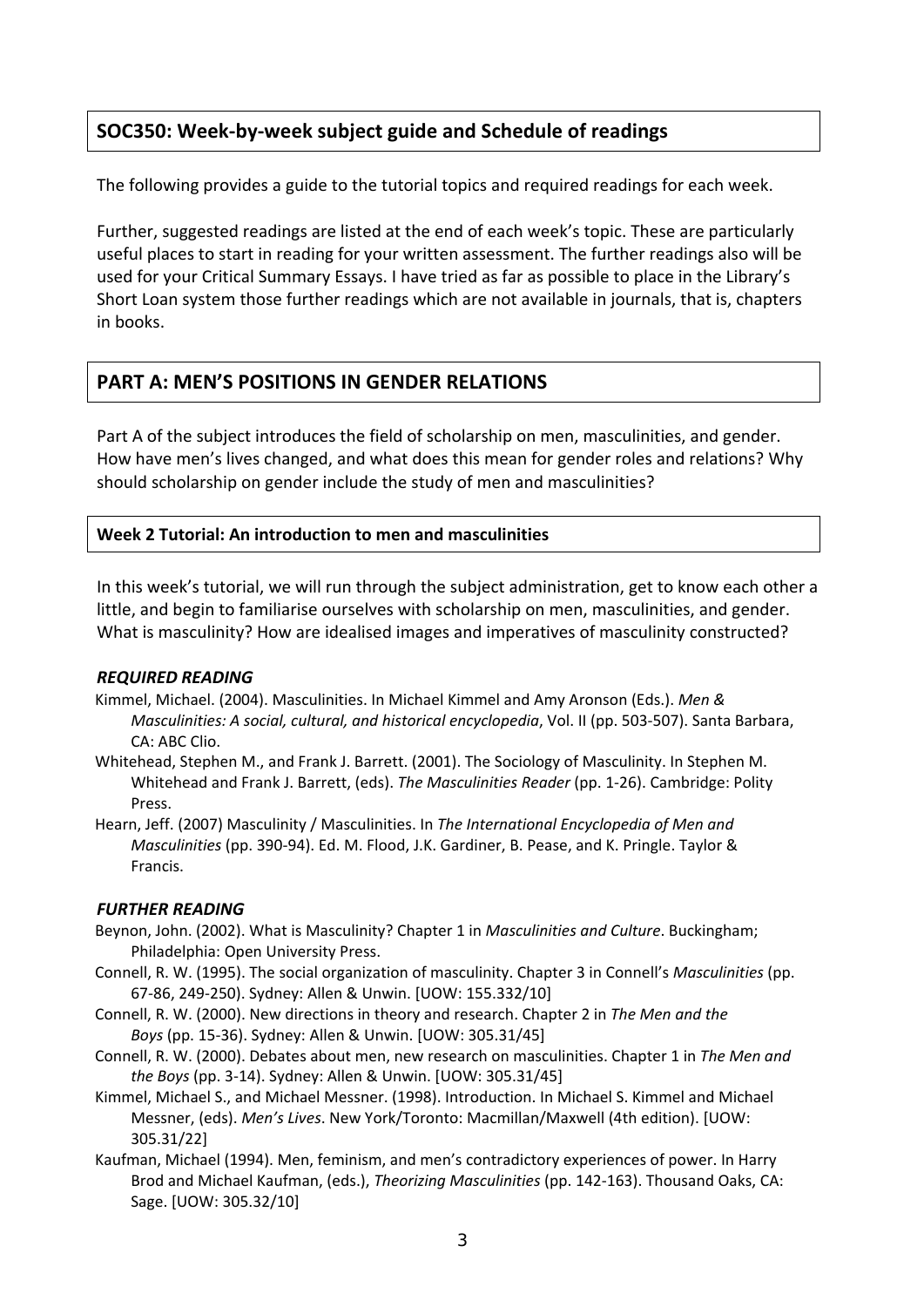Schrock, Douglas, and Michael Schwalbe. (2009). Men, Masculinity, and Manhood Acts. *Annual Review of Sociology*, 35: 277‐295.

Journals:

*Men and Masculinities Journal of Men's Studies Psychology of Men & Masculinity*

Further works on men and masculinities: http://mensbiblio.xyonline.net/bestreading.html#Heading1

Academic websites: http://www.xyonline.net/links#a3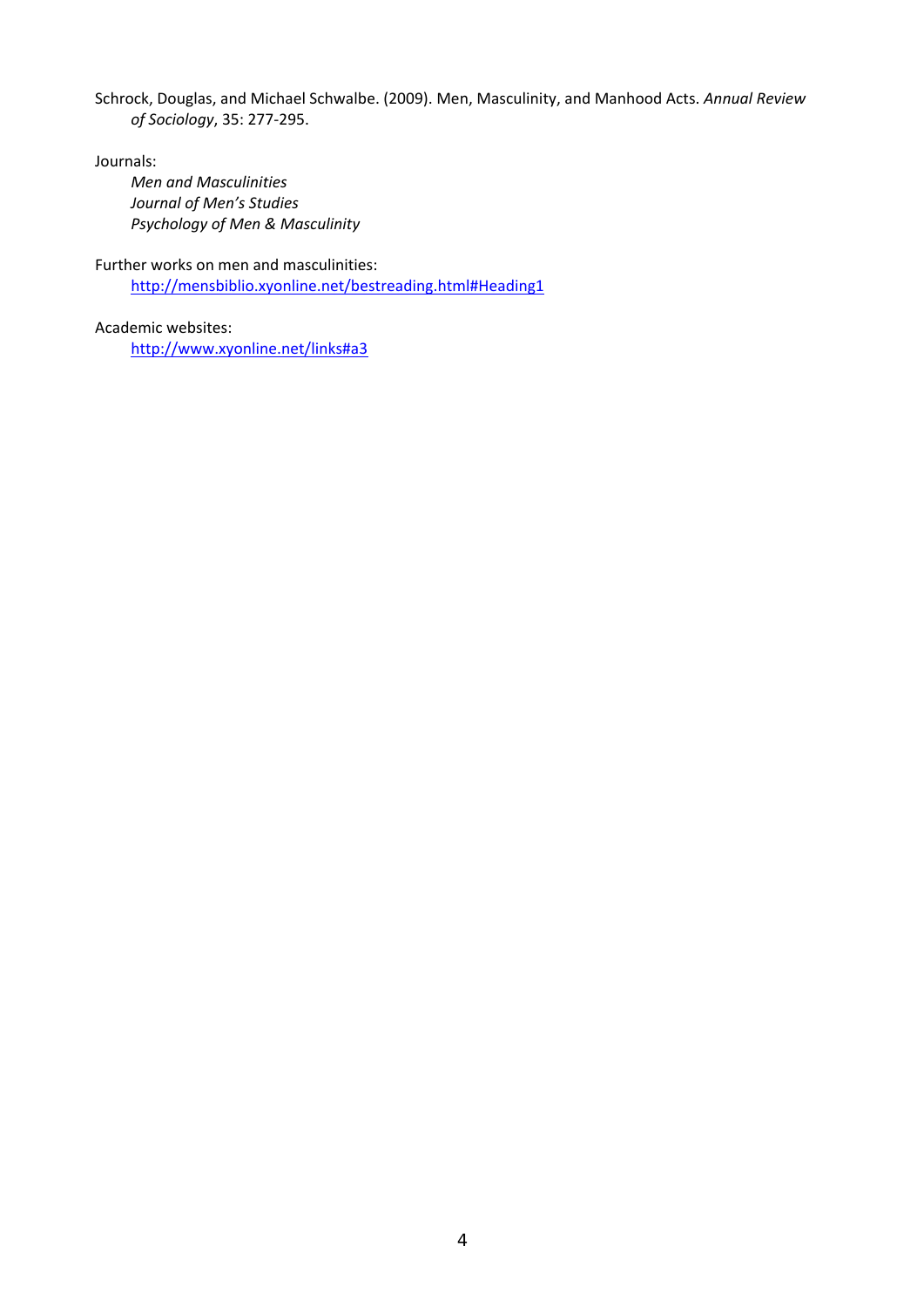## **Week 3 Tutorial: Scholarship on men and gender**

How does scholarship on men and masculinities fit into Gender Studies? Is this "Men's Studies", and should it be the 'equivalent' of Women's Studies? What should be its relationship to feminism and women's movements? Is Gender Studies anti‐male? Who should teach critical scholarship on men and gender?

#### *REQUIRED READING*

Pease, Bob. (2002). The Politics of Studying Men. Chapter 1 in *Men and Gender Relations*. Melbourne: Tertiary Press (pp. 1‐10).

Martin, Shelley. (2007) Women's Studies / Gender Studies / Feminist Studies. In *The International Encyclopedia of Men and Masculinities* (pp. 635‐39). Ed. M. Flood, J.K. Gardiner, B. Pease, and K. Pringle. Taylor & Francis.

#### *FURTHER READING*

Flood, Michael. (in press). Men as Students and Teachers of Feminist Scholarship. *Men and Masculinities* (in‐press, accepted February 2010). [Copy available from author]

Gardiner, Judith Kegan. (2002). Introduction. In Judith Gardiner, (ed.) *Masculinity Studies and Feminist Theory: New Directions*. Columbia University Press.

Gardiner, Judith Kegan. (ed.). (2002). *Masculinity Studies and Feminist Theory: New Directions*. Columbia University Press.

Includes;

1. Robyn Wiegman, Unmaking: Men and Masculinity in Feminist Theory. (pp. 31‐59)

5. Sally Robinson, Pedagogy of the Opaque: Teaching Masculinity Studies. (pp. 141‐160)

6. Harry Brod, Studying Masculinities as Superordinate Studies. (pp. 161‐175)

7. Judith Newton, Masculinity Studies: A Longed For Profeminist Movement for Academic Men? (pp. 176‐192)

Messner, Michael A. (2000). White Guy Habitus in the Classroom: Challenging the Reproduction of Privilege. *Men and Masculinities*, 2(4), April.

Richardson, Diane, and Victoria Robinson. (1994). Theorizing Women's Studies, Gender Studies and Masculinity: The Politics of Naming. *European Journal of Women's Studies*, 1(1): 11‐27.

Robinson, Victoria. (2003). Radical Revisionings?: The theorizing of masculinity and (radical) feminist theory*. Women's Studies International Forum*, 26(2): 129‐137.

Further references: http://mensbiblio.xyonline.net/mensstudies.html#Heading1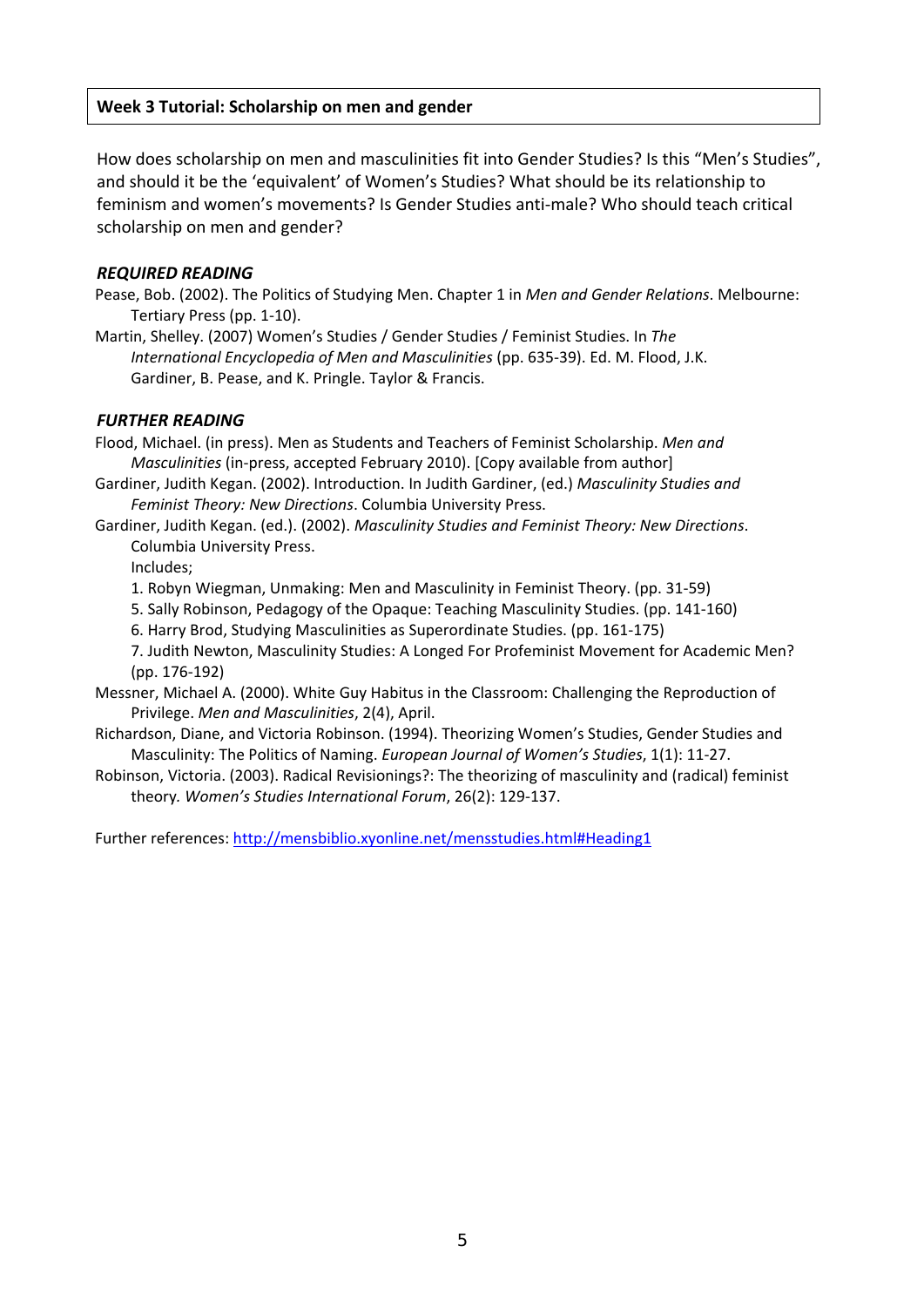## **Week 4 Tutorial: Men's lives changing**

How are men's lives changing? How might conceptualisations of masculinity changed over time? What shifts have taken place in the social, political, and economic dimensions of gender relations? How have gendered expectations of men shifted? Is gender inequality finished?

#### *REQUIRED READING*

Flood, Michael. (2008). Bent Straights: Diversity and flux among heterosexual men. In *Intimate Citizenships: Gender, Subjectivity, Politics*. Ed. E.H. Oleksy. Routledge. Romano, Andrew, and Tony Dokoupil. (2010). Men's lib. *Newsweek*, September 20.

Rosin, Hanna. (2010). The End of Men. *The Atlantic*, July / August.

#### *FURTHER READING*

Beynon, John. (2002). *Masculinities and Culture*. Buckingham; Philadelphia: Open University Press (Chapters 5 and 6 in particular).

- Connell, R. W. (2002). Gender Relations. Chapter 4 in Connell, *Gender* (pp. 53‐75). Sydney: Allen & Unwin. [UOW: 305.3072/4]
- Connell, R. W. (2006). Globalization, Imperialism and Masculinities. In Michael Kimmel, Jeff Hearn, and R.W. Connell, (eds.). *The Handbook of Studies on Men and Masculinities*. Thousand Oaks, CA: Sage. [UOW: 305.31/53]

Institute of Development Studies. (2008). Papers from *Politicising Masculinities: Beyond the personal*. [Available by searching at http://www.siyanda.org/.] Includes;

Men And The Search For Gender Equity: South African Conversations With My Sister / Robert Morrell.

'Brothers Are Doing It For Themselves': Remaking Masculinities In South Africa / Steven Robins.

Are Men Interested In Engaging In The Struggle For Gender Justice And Broader Social Change ‐ Or What Would Make Them Interested? / Margrethe Silberschmidt.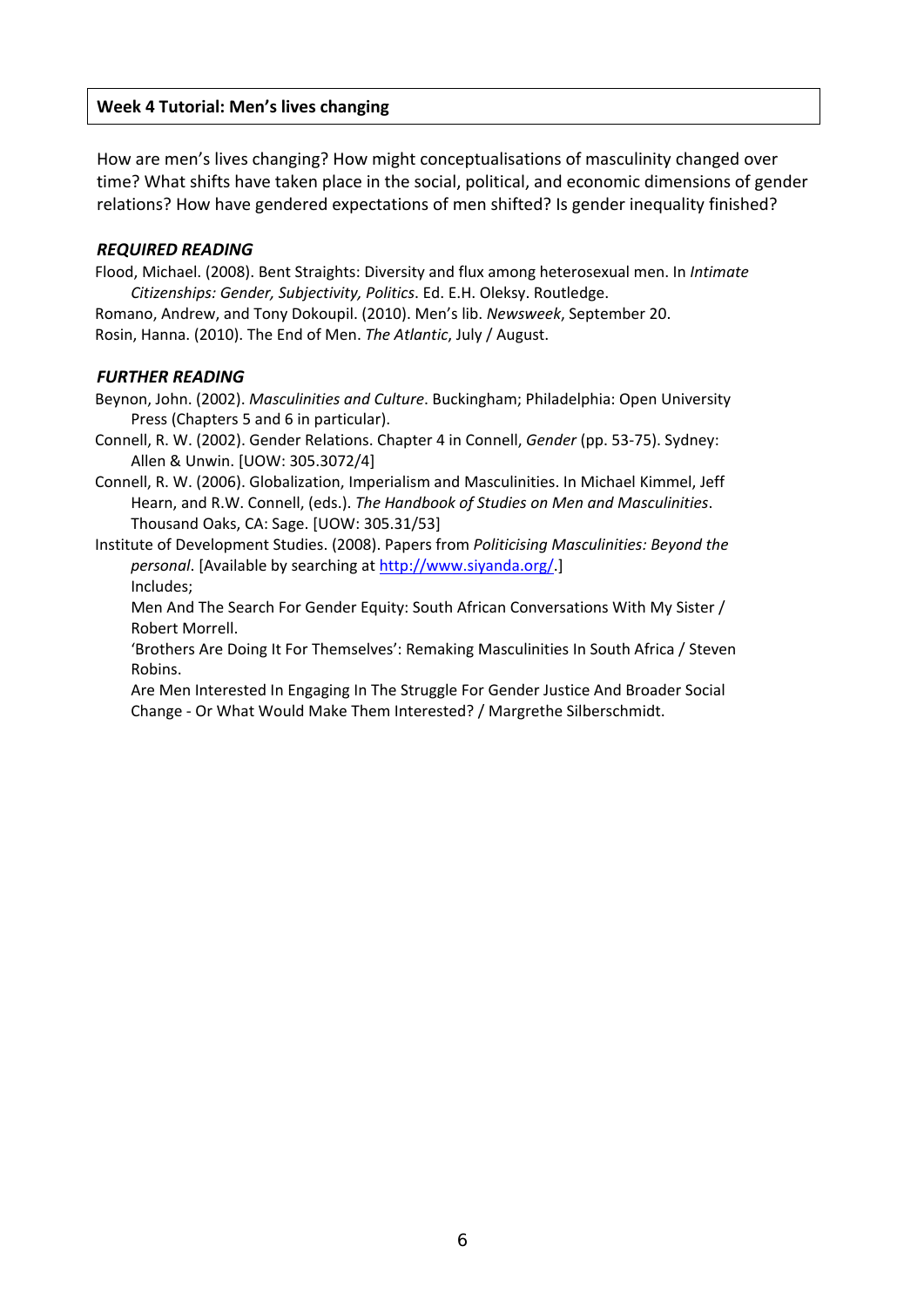# **PART B: THE SOCIAL CONSTRUCTION AND ORGANISATION OF MASCULINITIES**

## **Week 5 Tutorial: Theoretical frameworks for understanding men and gender**

How are masculinities socially constructed and organised? How do men 'do' gender? What about power and inequality? What similarities and differences are there among men? How are constructions of masculinity entwined with other social constructs and forces such as nationalism and globalisation? What is the value of the plural word 'masculinities' vs. the singular 'masculinity'?

## *REQUIRED READING*

Connell, R. W. (1995). The social organization of masculinity. Chapter 3 in Connell's *Masculinities* (pp. 67‐86, 249‐250). Sydney: Allen & Unwin. [UOW: 155.332/10]

#### *FURTHER READING*

#### **On men and masculinities**

Kimmel, Michael S. (2000). Inequality and Difference: The Social Construction of Gender Relations. Chapter 5 in *The Gendered Society*. New York & Oxford: Oxford University Press.

Connell, R. W. (2000). New directions in theory and research. Chapter 2 in *The Men and the*

*Boys* (pp. 15‐36). Sydney: Allen & Unwin. [UOW: 305.31/45]

Journals:

*Men and Masculinities Journal of Men's Studies Psychology of Men & Masculinity*

Further references: http://mensbiblio.xyonline.net/bestreading.html#Heading1

## **On the Sociology of gender in general**

- Alexander, Jeffrey C., and Kenneth Thompson. (2008). Gender. Chapter 9 in *A Contemporary Introduction to Sociology*. Boulder & London: Paradigm. [UOW: 301/569]
- Brickell, Chris. (2007). Gendering. In S. Matthewman, C.L. West‐Newman, and B. Curtis (2007) *Being Sociological*. Palgrave. [UOW: 301/582]
- Bilton, T., K. Bonnett, P. Jones, T. Lawson, D. Skinner, M. Stanworth, and A. Webster (2002). Gender Relations. Chapter 6 in *Introductory Sociology*. 4<sup>th</sup> edition. Basingstoke and New York: Palgrave Macmillan (pp. 128‐156). [UOW: 301/303]
- Giddens, Anthony. (2005). Sexuality and Gender. Chapter 12 in *Sociology*. 5<sup>th</sup> edition. Polity Press. [UOW: 301/411]
- Holmes, D., K. Hughes, and R. Julian (2003). *Australian Sociology*. Sydney: Pearson Education. (Chapter 4: Sex, gender and sexualities, pp. 125‐150). [UOW: 301.0994/10]
- Macionis, John C., and Ken Plummer (2002) The Gender Order and Sexuality. Chapter 12 in *Sociology: A global introduction*. 2nd ed., Prentice Hall (pp. 286‐319). [UOW: 301/512]
- Newman, David M. (2004). The Architecture of Inequality: Sex and gender. Chapter 12 in *Sociology: Exploring the architecture of everyday life*. 5th edition. Thousand Oaks, CA: Pine Forge Press. [UOW: 301/523]
- Richardson, Diane. (2008). Conceptualising Gender. In Diane Richardson and Victoria Robinson (eds) *Introducing Gender and Women's Studies*. Third Edition. Palgrave Macmillan.
- Walby, Sylvia. (2001). Developments in the Sociology of Gender and Women's Studies. Chapter 6 in R.G. Burgess and A. Murcott. (eds.) (2001). *Developments in Sociology*. Harlow, Scotland: Pearson Education. [UOW: 301/524]

Further references: http://mensbiblio.xyonline.net/feministworks.html#Heading1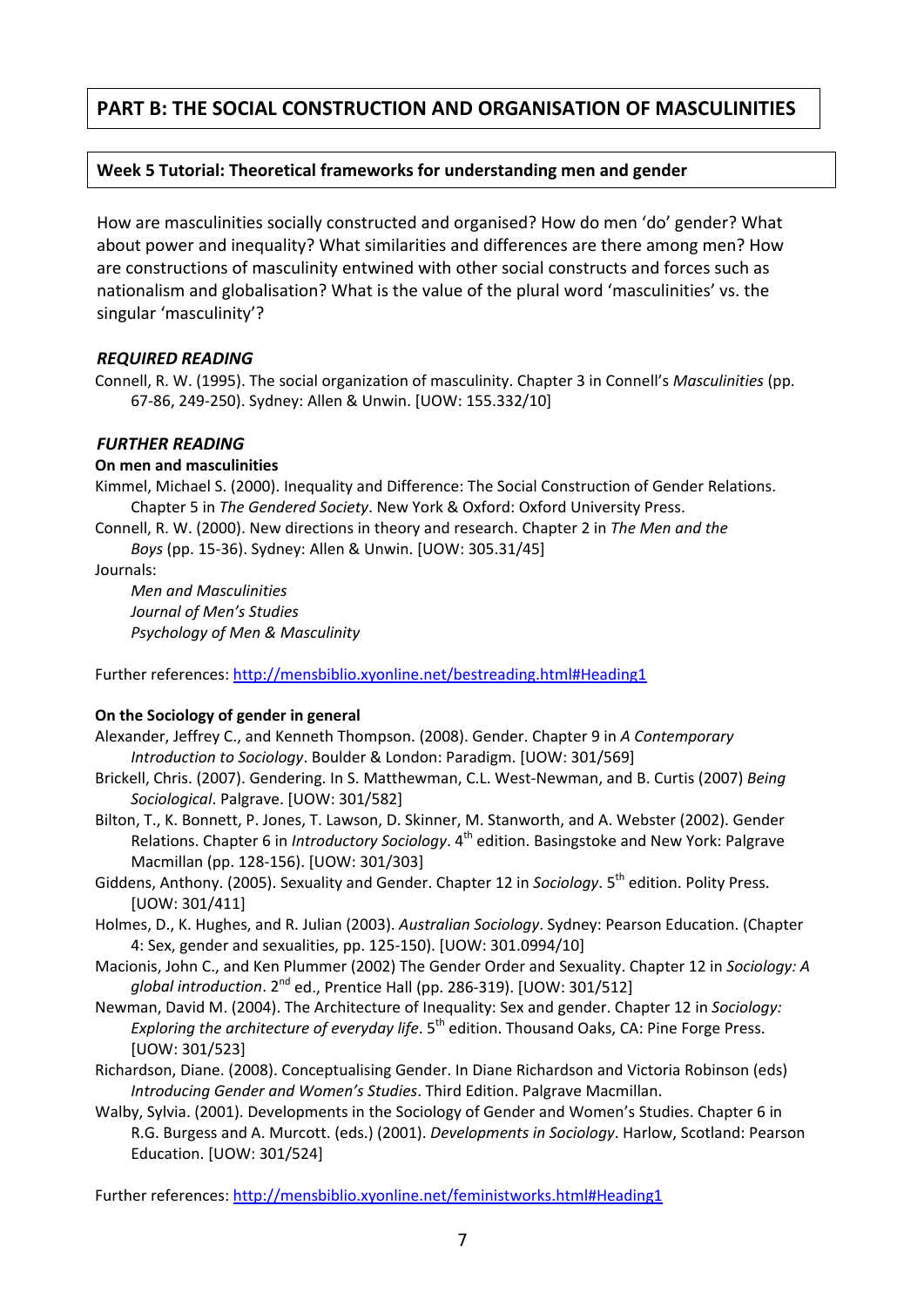## **Week 6 Tutorial: Making men: The social construction of masculinities among boys and young men**

How do boys and young men learn to be 'real' men? What role do peer cultures, schools, and other settings play in the social construction of masculinities among boys and young men? Are there diversities in norms and practices of gender among young men?

#### *REQUIRED READING*

- Pease, Bob. (2002). Growing Up Male: Masculinities and boyhood. Chapter 4 in *Men and Gender Relations*. Melbourne: Tertiary Press.
- Swain, Jon. (2004). The resources and strategies that 10‐11‐year‐old boys use to construct masculinities in the school setting. *British Educational Research Journal*, 30(1): 167‐185.

## *FURTHER READING*

- Adams, Michele, and Scott Coltrane. (2005). Boys and Men in Families: The Domestic Production of Gender, Power, and Privilege. In Michael Kimmel, Jeff Hearn, and R.W. Connell. (eds). (2005). *The Handbook of Studies on Men and Masculinities*. Thousand Oaks, CA: Sage. [UOW: 305.31/53]
- Connell, R.W. (1996). Teaching the Boys: New Research on Masculinity, and Gender Strategies for Schools. *Teachers College Record*, 98(2).
- Jordan, Ellen, and A. Cowan. (1995). Warrior Narratives in the Kindergarten Classroom. *Gender and Society*, 9(6): 727‐743.
- Kane, Emily W. (2006). "No Way My Boys Are Going to Be Like That!": Parents' Responses to Children's Gender Nonconformity. *Gender & Society*, 20(2): 149‐176.
- Levant, Ronald F. (2004). Boyhood. In Michael Kimmel and Amy Aronson (Eds.). *Men & Masculinities: A social, cultural, and historical encyclopedia*, Vol. I (pp. 101‐5). Santa Barbara, CA: ABC Clio.
- Messner, M.A. (2000). Barbie Girls Versus Sea Monsters ‐ Children Constructing Gender. *Gender & Society*. 14(6): 765‐784, Dec.
- Renold, Emma. (2001). Learning the 'hard' way: Boys, hegemonic masculinity and the negotiation of learner identities in the primary school. *British Journal of Sociology of Education*. 22(3): 369‐385.
- Renold, Emma. (2004). 'Other' boys: Negotiating non‐hegemonic masculinities in the primary school. *Gender and Education*, 16(2): 247‐265.
- Pascoe, C. J. (2003). Multiple Masculinities?: Teenage Boys Talk about Jocks and Gender. *American Behavioral Scientist*, 46(10): 1423‐1438.
- Pascoe, C. J. (2005). 'Dude, You're a Fag': Adolescent Masculinity and the Fag Discourse. *Sexualities*, 8(3): 329‐346.
- Redman, Peter. (2001). The Discipline of Love: Negotiation and Regulation in Boys' Performance of a Romance‐Based Heterosexual Masculinity. *Men and Masculinities*, 4(2).

Further references: http://mensbiblio.xyonline.net/growingup.html#Heading1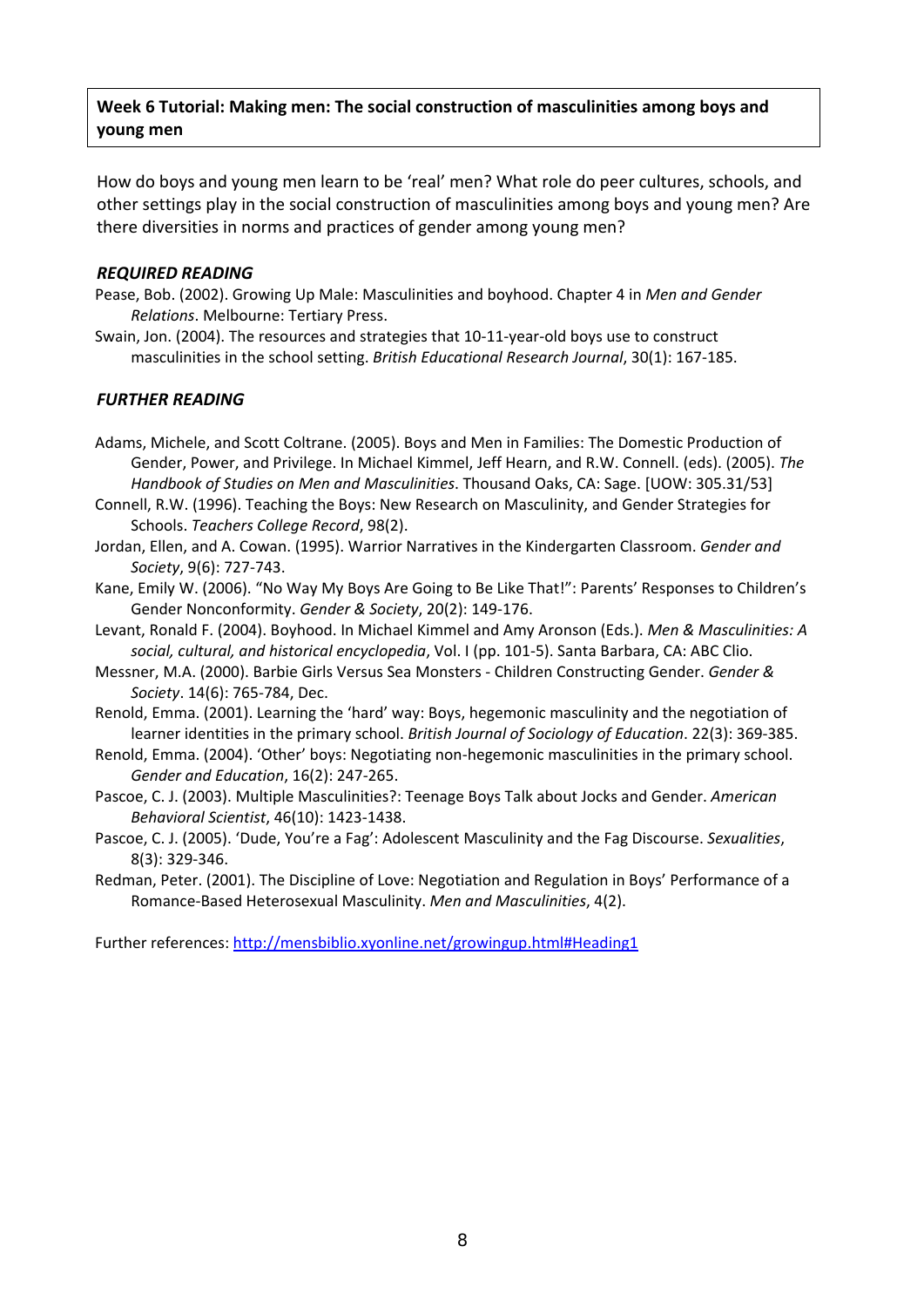## **Week 7 Tutorial: Intersections of masculinity, race, and ethnicity**

How are men's lives shaped by inequalities and differences associated with race and ethnicity? How do the meanings of manhood intersect with those of ethnicity, sexuality, and class? To what extent do the disadvantages associated with racism cancel out the advantages which indigenous men in Australia (or black men in the USA) derive from male privilege? What impact is globalisation having on men's positions in gender relations?

## *REQUIRED READING*

Flood, Michael. (1994‐1995). Men, Difference and Racism. *XY: Men, Sex, Politics*, 4(4), Summer.

Morrell, Robert, and Sandra Swart. (2006). Men in the Third World: Postcolonial Perspectives on Masculinity. In Michael Kimmel, Jeff Hearn, and R.W. Connell, (eds.). *The Handbook of Studies on Men and Masculinities* (pp. 90‐113). Thousand Oaks, CA: Sage.

## *FURTHER READING*

#### **Overviews**

Awkward, Michael. (2002). Black Male Trouble: The Challenges for Rethinking Masculine Differences. In Gardiner, Judith Kegan. (ed.). *Masculinity Studies and Feminist Theory: New Directions*. Columbia University Press.

Connell, R.W. (1998). Masculinities and Globalization. *Men and Masculinities*, 1(1), July

- Connell, R.W. (2000). Masculinities and Globalization, Chapter 3; Globalization and Men's Bodies. Chapter 4, in *The Men and the Boys*. Sydney: Allen & Unwin. [UOW: 305.31/45]
- Connell, R.W. (2002). Masculinities and Globalisation. Chapter 1 in Heather Worth, Anna Paris, and Louisa Allen. (eds.). *The Life of Brian: Masculinities, Sexualities and Health in New Zealand*. Dunedin: University of Otago Press.
- Edwards, Tim. (2006). In black and white: Race, ethnicity and masculinity. Chapter 5 in *Cultures of Masculinity*. Routledge.
- Eng, David. (2009). Race and Masculinity. In *Debating Masculinity*, eds. Josep M. Armengol and Angels Carabi. Harriman, Tennessee: Men's Studies Press.
- Flood, M. J.K. Gardiner, B. Pease, and K. Pringle. (eds.). (2007). *The International Encyclopedia of Men and Masculinities*. Taylor & Francis. (See various entries listed under 'Cultural Formations', pp. xxvi-xxvii.) [UOW: 305.3103/1]
- Kimmel, Michael, Jeff Hearn, and R.W. Connell. (eds.). (2005). *The Handbook of Studies on Men and Masculinities*. Thousand Oaks, CA: Sage. [UOW: 305.31/53] Includes;

5. Globalization, Imperialism and Masculinities / R. W. Connell, University of Sydney

7. Masculinities in Latin America / Matthew C. Gutmann, Brown University and Mara Viveros Vigoya, Universidad Nacional de Colombia

8. East Asian Masculinities / Taga Futoshi, Kurume University

9. Men, Masculinities and 'Europe' / Committee for Research on Men and Masculinities in Europe (CROME)

26. Mullahs, Martyrs, and Men: Conceptualizing Masculinity in the Islamic Republic of Iran / Shahin Gerami, Southwest Missouri State University

Messner, Michael A. (1997). Racial and Sexual Identity Politics: Racialized Masculinity Politics and Gay Male Liberation. Chapter 5 in *Politics of Masculinities: Men in Movements*. University of Southern California: Sage Publications. [UOW: 305.32/8]

Pease, Bob. (2002). Racialising Men: Race, Ethnicities and Postcolonialism. Chapter 12 in *Men and Gender Relations*. Melbourne: Tertiary Press. [UOW: 305.31/48]

Segal, Lynne. (1990). Black Masculinity and the White Man's Black Man. Chapter 7 in *Slow Motion: Changing Masculinities, Changing Men*. London: Virago. [UOW: 305.31/14]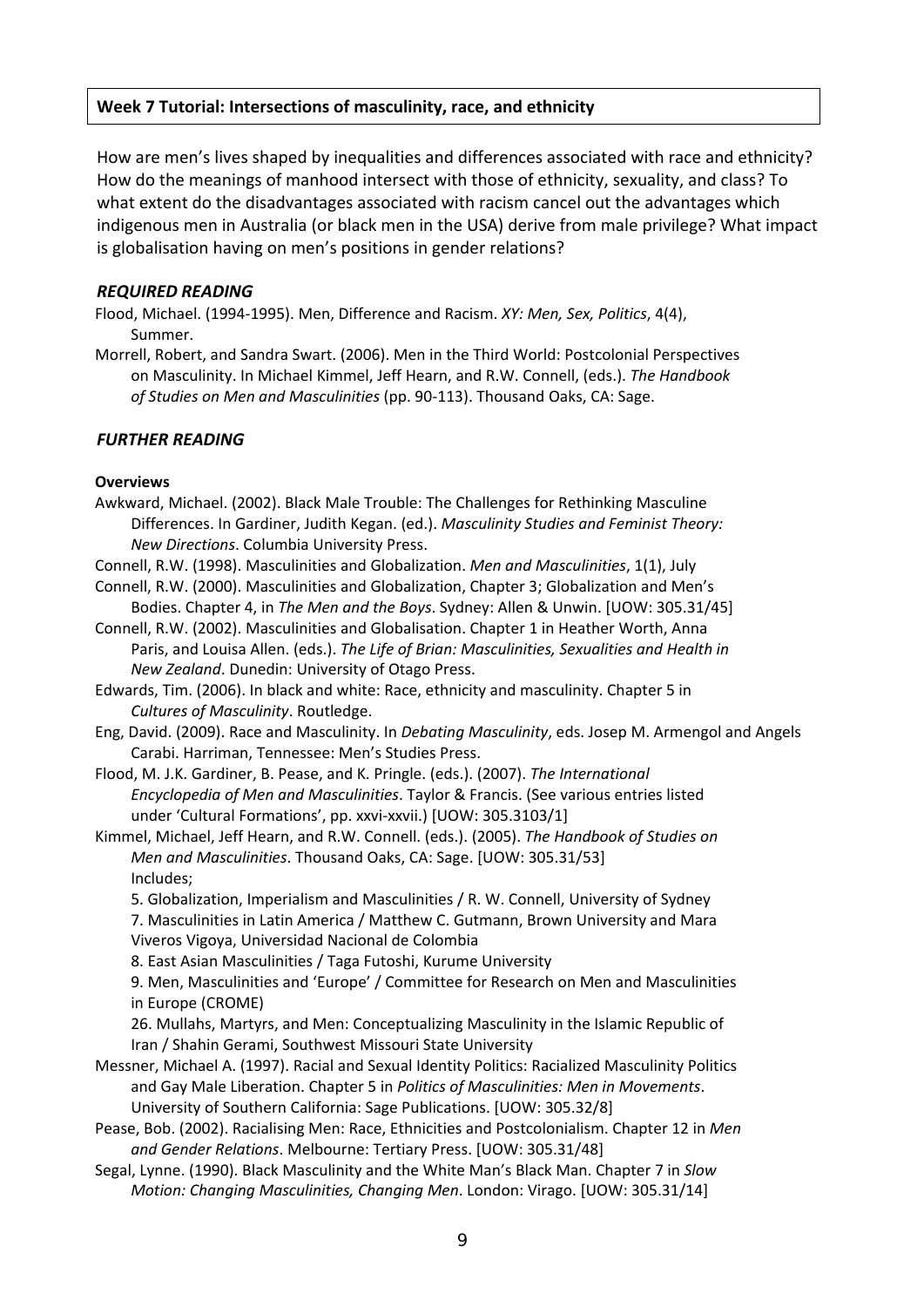Uebel, Michael. (1997). Men in Color: Introducing Race and the Subject of Masculinities. In Harry Stecopoulos and Michael Uebel, (eds.) *Race and the Subject of Masculinities*. Duke University Press.

Further references: http://mensbiblio.xyonline.net/raceethnicity.html#Heading1

#### **Race and ethnicities in Australia**

Collins, Jock, Greg Noble, Scott Poynting, and Paul Tabar. (2000). *Kebabs, Kids, Cops and Crime: Youth, Ethnicity and Crime*. Sydney: Pluto Press. [UOW: 305.2350994/13] Includes: Chapter 5, 'Someone to Fear': Lebanese Youth, Gangs, Masculinity and Racism.

Donaldson, Mike, Raymond Hibbins, Richard Howson, and Bob Pease. (eds.) (2009). *Migrant Men: Critical Studies of Masculinities and the Migrant Experience*. Routledge. [UOW: 155.332/17] Foreword / Michael Kimmel.

1. Men and Masculinities on the Move / Raymond Hibbins and Bob Pease.

Part I: Theorising Masculinities and Migration.

2. Theorising Hegemonic Masculinity: Contradiction, Hegemony and Dislocation / Richard Howson.

3. Policy, Men and Transnationalism / Jeff Hearn and Richard Howson.

4. Migrants, Masculinities and Work in the Australian National Imaginary / Jane Haggis and Susanne Schech.

Part II: Regional Patterns of Masculine Migration.

5. Immigrant Men and Domestic Life: Renegotiating the Patriarchal Bargain? / Bob Pease.

6. Rethinking Masculinities in the African Diaspora / Ndungi wa Mungai and Bob Pease.

7. Machismo and the Construction of Immigrant Latin American Masculinities / Paul Crossley and Bob Pease.

8. Looking for Respect: Lebanese Immigrant Young Men in Australia / Scott Poynting, Paul Tabar and Greg Noble.

9. The "New" Chinese Entrepreneur in Australia: Continuities in or Challenges to Traditional Hegemonic Masculinities? / Raymond Hibbins.

10. Indonesian Muslim Masculinities in Australia / Pam Nilan, Mike Donaldson and Richard Howson.

11. Navigating Masculinities Across the Cultural Ditch: Tales from Maori Men in Australia / Richard Pringle and Paul Whitinui.

12. Men, Migration and Hegemonic Masculinity / Mike Donaldson and Richard Howson. Hibbins, Raymond (2006). Sexuality and constructions of gender identity among Chinese

male migrants in Australia. *Asian Studies Review*, v. 30 no. 3, Sept: (289)‐303.

Poynting, Scott, Greg Noble, and Paul Tabar. (1998). 'If Anyone Called Me a Wog, They Wouldn't Be Speaking to Me Alone': Protest Masculinity and Lebanese Youth in Western Sydney. *Journal of Interdisciplinary Gender Studies*, 3(2), December.

Poynting, Scott, Greg Noble, and Paul Tabar. (2003). Protest Masculinity and Lebanese Youth in Western Sydney: An Ethnographic Study. In Stephen Tomsen and Mike Donaldson. (eds.) *Male Trouble: Looking at Australian Masculinities*. North Melbourne, VIC: Pluto Press. [UOW: 155.332/14]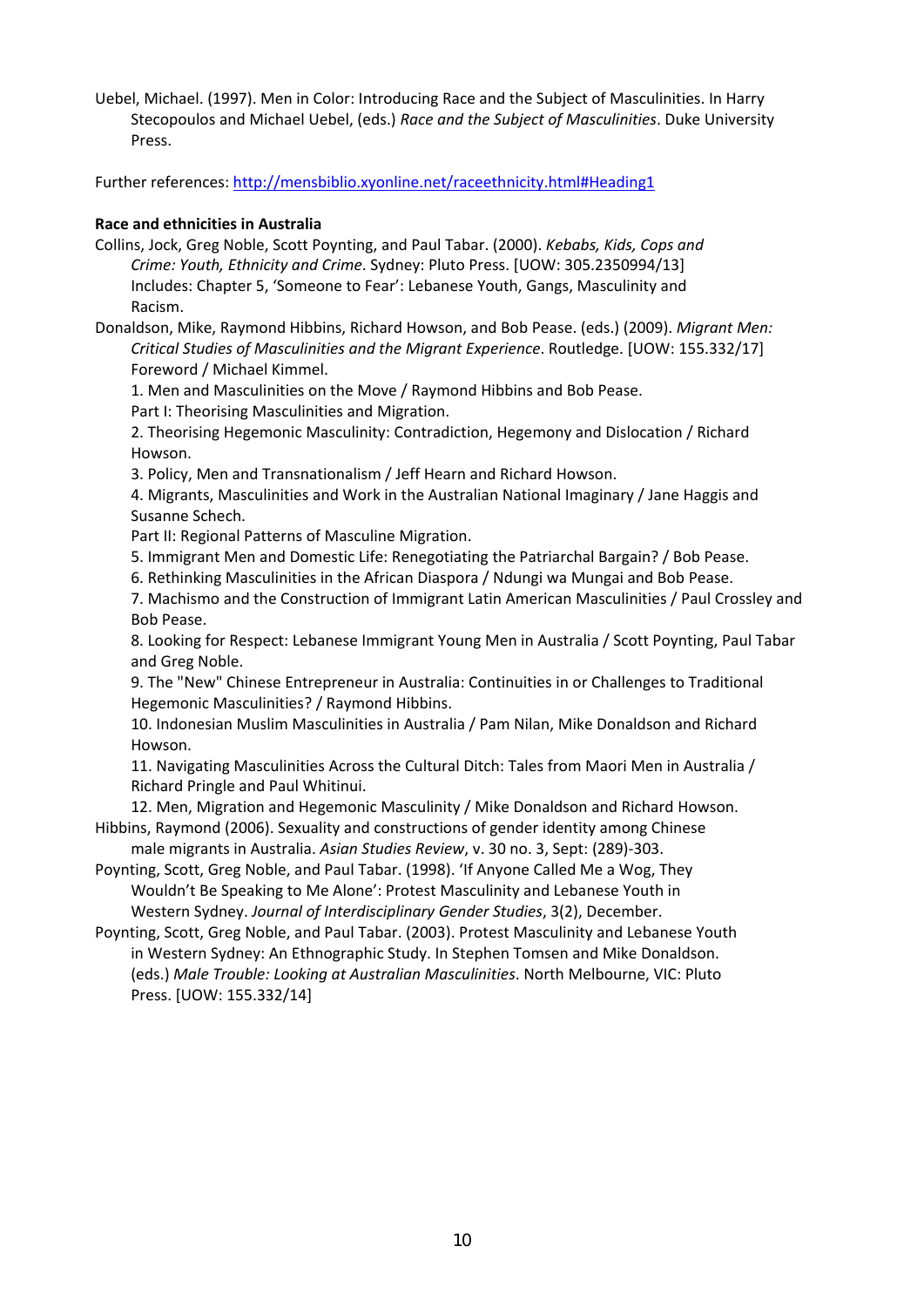## **Week 8 Tutorial: Intersections of masculinity and sexuality**

How are men's sexualities shaped by the construction of masculinity? What role do homophobia and heterosexism play in the policing of manhood? Are gay men less sexist than heterosexual men because they are not involved in sexual relations with women? Is pornography an influence on young men's sexualities, and if so, how? What relationship is there between common constructions of male sexuality and some men's sexual assault of women?

#### *REQUIRED READING*

Plummer, Ken. (2005). Male Sexualities. In *The Handbook of Studies on Men and Masculinities* (pp. 178‐195). Eds Michael Kimmel, Jeff Hearn, and R.W. Connell. Thousand Oaks, CA: Sage. [UOW: 305.31/53]

Pascoe, C. J. (2005). 'Dude, You're a Fag': Adolescent Masculinity and the Fag Discourse. *Sexualities*, 8(3): 329‐346.

#### *FURTHER READING*

#### **Overviews**

- Flood, Michael. (2002). Pathways to Manhood: The social and sexual ordering of young men's lives. *Health Education Australia*, 2(2), pp. 24‐30. [Copy available from author]
- Kimmel, Michael S. (2000). Gendered Intimacies: Friendship and Love. Chapter 9 in *The Gendered Society*. New York & Oxford: Oxford University Press.
- Kimmel, Michael S. (2000). Gendered Sexualities. Chapter 10 in *The Gendered Society*. New York & Oxford: Oxford University Press.
- Messner, Michael A. (1992). Friendship, Intimacy, and Sexuality. In *Power at Play: Sports and the Problem of Masculinity*. Boston: Beacon Press. [UOW: 796.0194/27]
- Pease, Bob. (2002). Pleasure and Performance: Men and Heterosexual Sex. Chapter 5 in *Men and Gender Relations*. Melbourne: Tertiary Press. [UOW: 305.31/48]
- Pease, Bob. (2002). Queering Men: Gay masculinities and heterosexual dominance. Chapter 10 in *Men and Gender Relations*. Melbourne: Tertiary Press. [UOW: 305.31/48]
- Whitehead, Stephen M. (2002). Private Men. Chapter 5 in *Men and Masculinities: Key Themes and New Directions*. Cambridge: Polity Press.

#### **Other pieces of interest**

- Allen, Louisa. (2007). "Sensitive and Real Macho All at the Same Time": Young Heterosexual Men and Romance. *Men and Masculinities*, October, 10(2): 137‐152.
- Attwood, F. (2005). 'Tits and ass and porn and fighting': Male heterosexuality in magazines for men. *International Journal of Cultural Studies*, 8(1): 83‐100.
- Dowsett, Gary. (1993). I'll Show You Mine, If You'll Show Me Yours: Gay Men, Masculinity Research, Men's Studies, and Sex. *Theory and Society*, 22.
- Flood, Michael. (2003). Lust, Trust and Latex: Why young heterosexual men do not use condoms. *Culture, Health, & Sexuality*, 5(4): 353‐369.
- Gilliam, M., F. Gay, and M. Hernandez. (2006). The language of sexuality in a cohort of young African American males: Bustdowns, clucks and hypes. *Journal of Adolescent Health*, 38(2): 152‐152.
- Gilmartin, Shannon K. (2007). Crafting Heterosexual Masculine Identities on Campus: College Men Talk about Romantic Love. *Men and Masculinities*, 9(4): 530‐539.
- Kimmel, Michael S. (2008). Hooking Up: Sex in Guyland. In *Guyland: The Perilous World Where Boys Become Men*. HarperCollins.
- O'Byrne, M. Rapley, and S. Hansen. (2006). "You couldn't say 'no' could you?" Young men's understanding of sexual refusal. *Feminism and Psychology*, 16(2): 133‐154.
- Plummer, David. (2001). The Quest for Modern Manhood: Masculine Stereotypes, Peer Culture and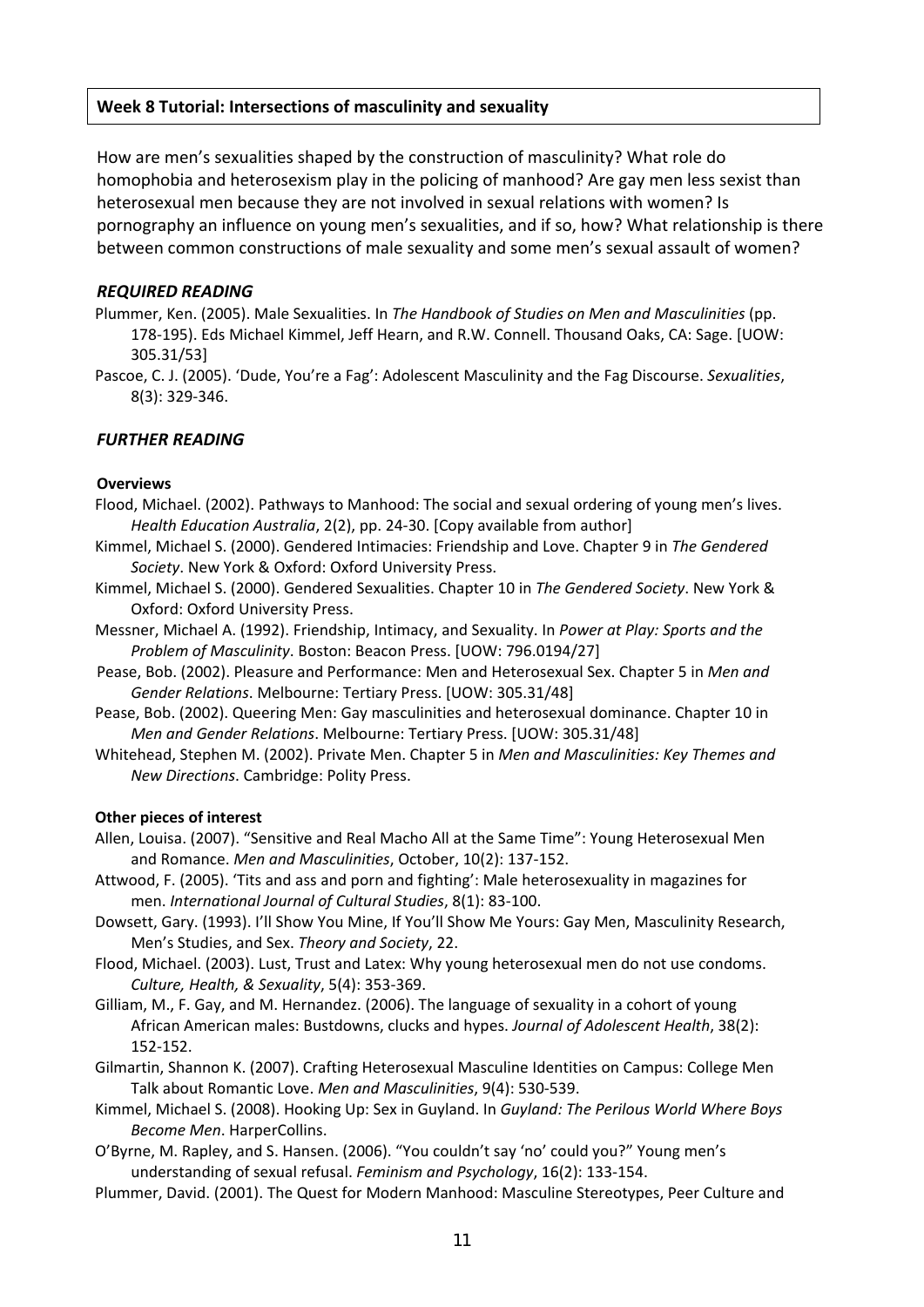the Social Significance of Homophobia. *Journal of Adolescence*, 24(1): 15‐23.

- Redman, Peter. (2001). The Discipline of Love: Negotiation and Regulation in Boys' Performance of a Romance‐Based Heterosexual Masculinity. *Men and Masculinities*, 4(2): 186‐200.
- Renold, Emma. (2003). 'If You Don't Kiss Me, You're Dumped': Boys, boyfriends and heterosexualised masculinities in the primary school. *Educational Review*, 55(2): 179‐194.
- Seal, David Wyatt, and Anke A. Ehrhardt. (2003). Masculinity and Urban Men: Perceived scripts for courtship, romantic, and sexual interactions with women. *Culture, Health & Sexuality*, 5(4): 295‐319.
- Smiler, A. P. (2008). "I wanted to get to know her better": Adolescent boys' dating motives, masculinity ideology, and sexual behavior. *Journal of Adolescence*, 31(1): 17‐32.
- Taylor, L. D. (2006). College Men, Their Magazines, and Sex. *Sex Roles*, 55(9‐10): 693.
- Ward, L., A. Merriwether and A. Caruthers (2006). Breasts Are for Men: Media, Masculinity Ideologies, and Men's Beliefs About Women's Bodies. *Sex Roles*, 55(9): 703‐714.

Further references: http://mensbiblio.xyonline.net/men.html#Heading1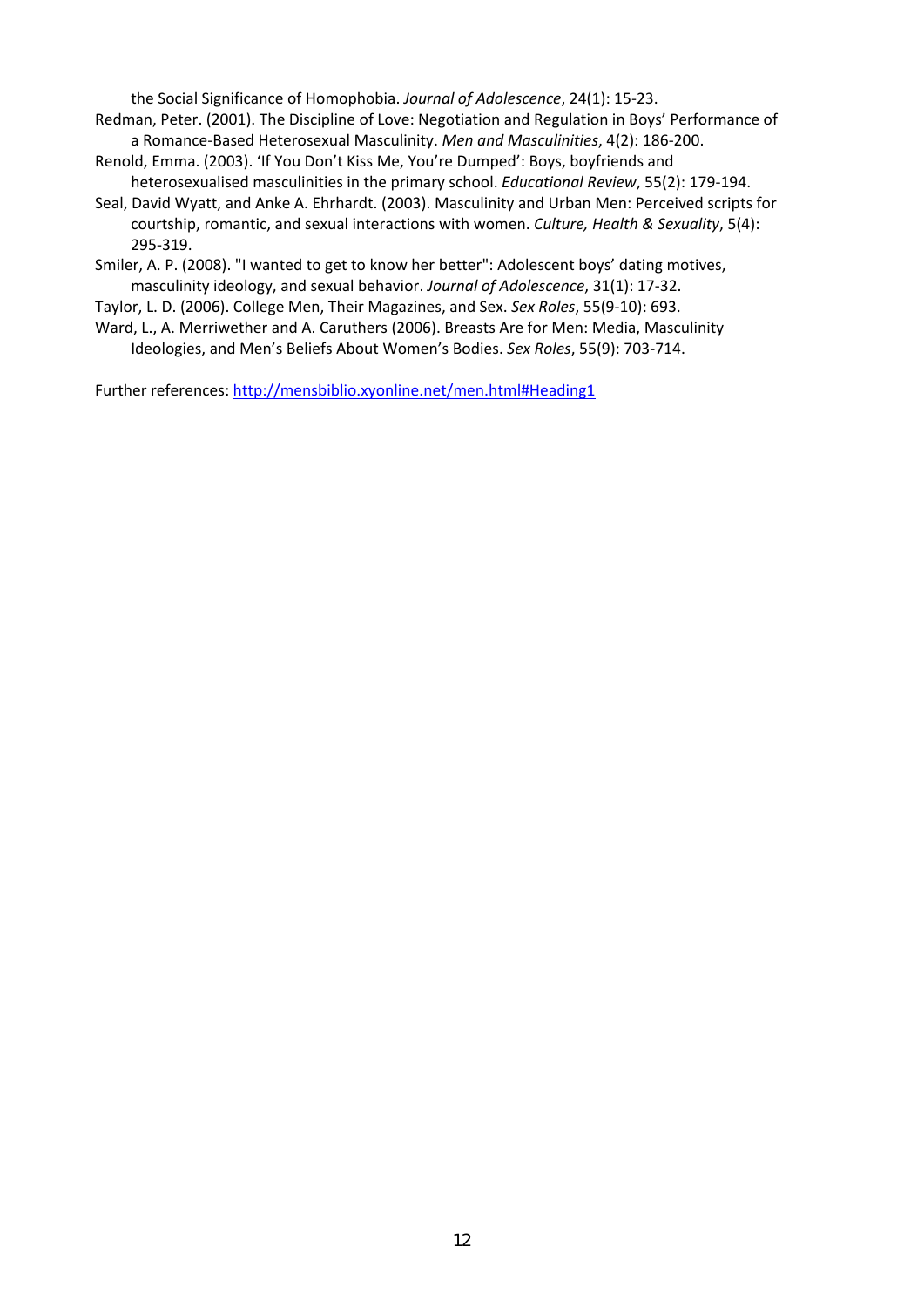## **Week 10 Tutorial: Intersections of masculinity, class, and work**

Should men and women be equally involved in paid work and caring for children? How do norms of masculinity shape the patterns of men's involvement in paid work (such as both horizontal segregation (in different forms of work and industry) and vertical segregation (at different levels of occupational hierarchies) by gender)? Can men do 'women's work', and if so, should they? How have recent economic transformations influenced constructions of masculinity?

#### *REQUIRED READING*

Pease, Bob. (2002). Men at Work: Masculinity, Class and Gender Segregation. Chapter 8 in *Men and Gender Relations*. Melbourne: Tertiary Press.

Morgan, David. (2005). Class and Masculinity. In *The Handbook of Studies on Men and Masculinities*. Michael Kimmel, Jeff Hearn, and R.W. Connell. (eds.). Thousand Oaks, CA: Sage.

#### *FURTHER READING*

#### **Overviews**

- Collinson, David L., and Jeff Hearn. (2005). Men and Masculinities in Work, Organizations, and Management. In *The Handbook of Studies on Men and Masculinities*. Michael Kimmel, Jeff Hearn, and R.W. Connell. (eds.). Thousand Oaks, CA: Sage. [UOW: 305.31/53]
- Flood, Michael, and Bob Pease. (2006). Undoing Men's Privilege and Advancing Gender Equality in Public Sector Institutions. *Policy and Society*, 24(4): 119‐138.

#### **Other pieces of interest**

- Anderson, E. (2005). Orthodox and inclusive masculinity: Competing masculinities among heterosexual men in a feminized terrain. *Sociological Perspectives*, 48(3): 337‐355.
- Bagilhole, Barbara, and Simon Cross. (2006). 'It Never Struck Me as Female': Investigating Men's Entry into Female‐dominated Occupations. *Journal of Gender Studies*, 15(1): 35‐ 48.
- Bengry-Howell, A., and C. Griffin. (2007). Self-made Motormen: The Material Construction of Working‐class Masculine Identities through Car Modification. *Journal of Youth Studies*, 10(4): 439 ‐ 458.
- Budig, Michelle J. (2002). Male Advantage and the Gender Composition of Jobs: Who rides the glass escalator? *Social Problems*, 49(2).
- Connell, R.W. (2005). A really good husband: Work/life balance, gender equity and social change. *Australian Journal of Social Issues*, 40(3): 369‐383.
- Connell, R.W., and Julian Wood. (2005). Globalization and Business Masculinities. *Men and Masculinities*, 7(4): 347‐364.
- Cross, Simon, and Barbara Bagilhole. (2002). Girls' Jobs for the Boys? Men, Masculinity and Non‐Traditional Occupations. *Gender, Work and Organization*, 9(2): 204‐226.
- Galilee, John. (2002). Class Consumption: Understanding Middle‐Class Young Men and their Fashion Choices. *Men and Masculinities*, 5(1).
- Hecker, S. (2007). Working Construction: Why Working-Class Men Put Themselves and the Labor Movement ‐ in Harm's Way. *Journal of Men's Studies*, 15(2).
- Henson, Kevin D. and Jackie Krasas Rogers. (2001). 'Why Marcia You've Changed!': Male Clerical Temporary Workers Doing Masculinity in a Feminized Occupation. *Gender & Society*, 15(2): 218‐238.
- Iacuone, David. (2005). "Real Men Are Tough Guys": Hegemonic Masculinity and Safety in the Construction Industry. *Journal of Men's Studies*, 13(2).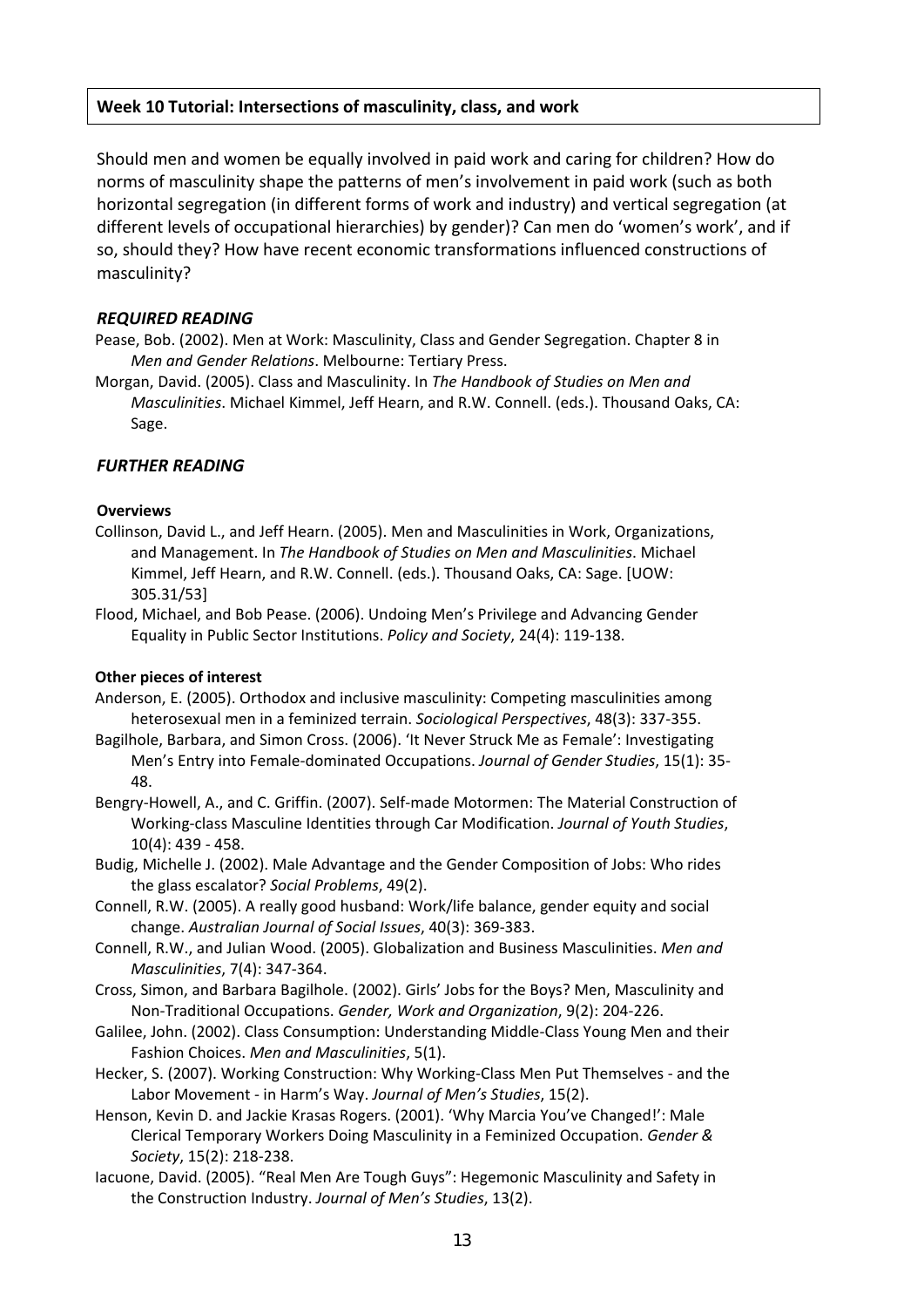Johnson, P. (2008). 'Rude Boys': The Homosexual Eroticization of Class. *Sociology*, 42(1): 65‐ 82.

- McDowell, Linda. (2004). Masculinity, Identity and Labour Market Change: Some Reflections on the Implications of Thinking Relationally About Difference and the Politics of Inclusion. *Human Geography*, 86(1): 45‐56.
- Prokos, A., and I. Padavic. (2002). 'There Oughtta Be a Law Against Bitches': Masculinity Lessons in Police Academy Training. *Gender, Work and Organization*, 9(4): 439‐459.
- Tichenor, V. (2005). Maintaining Men's Dominance: Negotiating Identity and Power When She Earns More. *Sex Roles*, 53: 191‐205.
- Weis, L. (2006). Masculinity, Whiteness, and the New Economy: An Exploration of Privilege and Loss. *Men and Masculinities*, 8(3): 262‐272.
- Martin, Patricia Y. (2003). "Said and Done" versus "Saying and Doing": Gendering practices, practicing gender at work. *Gender & Society*, 17(3): 342‐366.

Further references: http://mensbiblio.xyonline.net/workclass.html#Heading1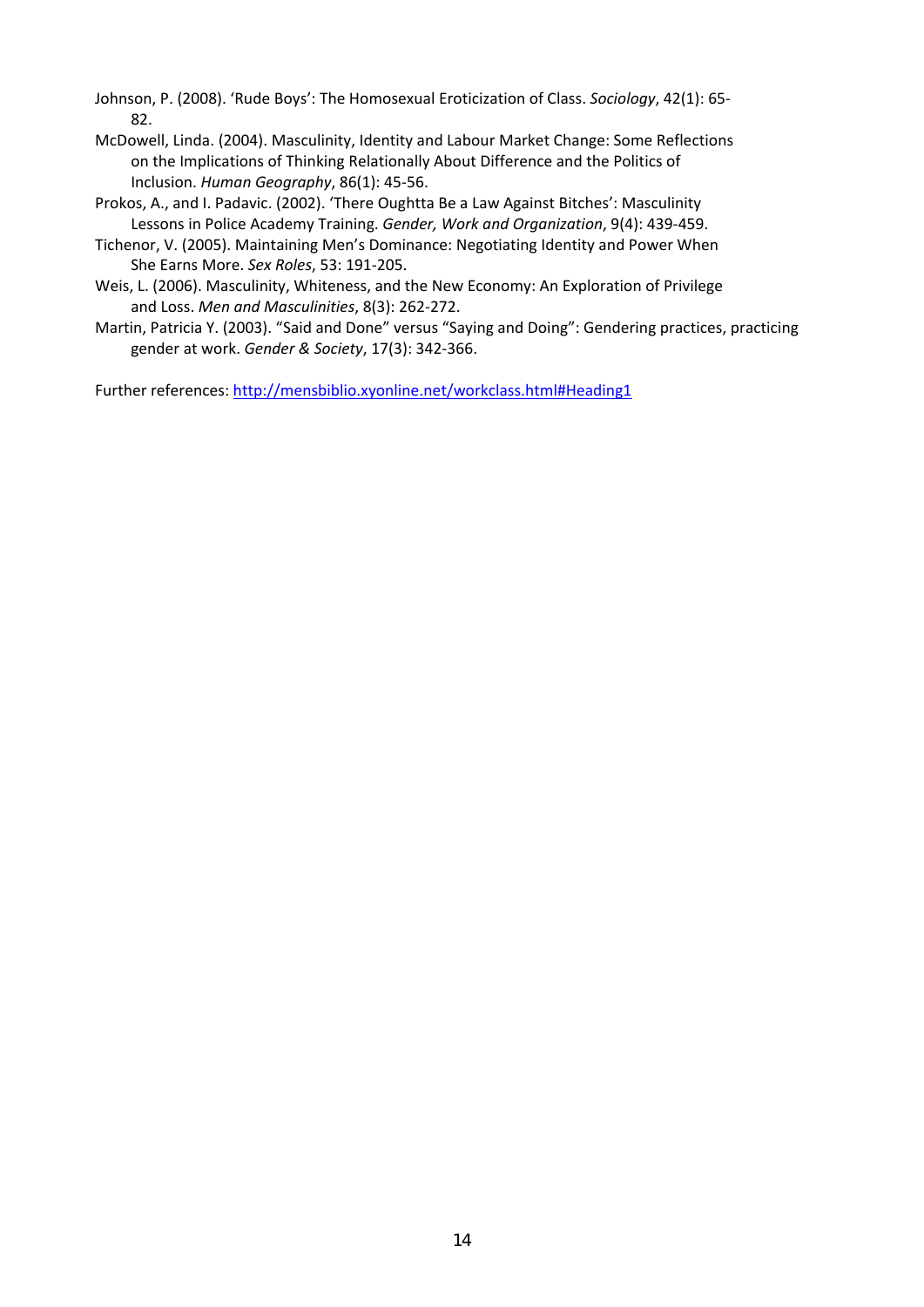## **Week 11 Tutorial: Men, feminism, and gender politics**

What do men think of feminism? Is feminism anti-male? Can men be feminists? Should men be able to participate in any and all women's movement / feminist activities and spaces? To what extent is there a backlash against feminism among men? Will achieving gender equality require the redefinition of masculinity or the abandonment of notions of masculinity altogether?

## *REQUIRED READING*

Segal, Lynne. (2009). Men after Feminism: What Is Left to Say? In *Debating Masculinity* (pp. 130‐147), eds. Josep M. Armengol and Angels Carabi. Harriman, Tennessee: Men's Studies Press.

#### *FURTHER READING*

Erturk, Yakin. (2004). Considering the role of men in gender agenda setting: Conceptual and policy issues. *Feminist Review*, 78(1): 3‐21.

Flood, Michael. (2004). Men, Gender, and Development. *Development Bulletin*, 64: 26‐30.

- Flood, Michael. (2004). Men's Collective Struggles for Gender Justice: The case of anti‐ violence activism. In *Handbook for Studies of Masculinities*. Eds. M. Kimmel, R.W. Connell and J. Hearn. Sage (pp. 458‐466). [UOW: 305.31/53]
- hooks, bell. (1984). Men: Comrades in struggle. Chapter 5 in *Feminist Theory: From Margin to Centre*. Boston: South End Press. [UOW: 305.42/123]
- Riley, S. (2001). Maintaining Power: Male Constructions of 'Feminists' and 'Feminist Values'. *Feminism & Psychology*. 11(1 Special Issue SI):55‐78, Feb.
- Tarrant, Shira. (2009). Gender Advantage: Checking in on masculine privilege. In *Men and Feminism* (pp. 89‐117). Berkeley, California: Seal Press.
- Whitehead, Stephen M. (2002). The Personal and the Political: Men and feminism. Chapter 2 in *Men and Masculinities: Key Themes and New Directions* (pp. 44‐82). Cambridge: Polity Press.

Further works: http://mensbiblio.xyonline.net/menfeminism.html#Heading1

Websites: http://www.xyonline.net/links#a1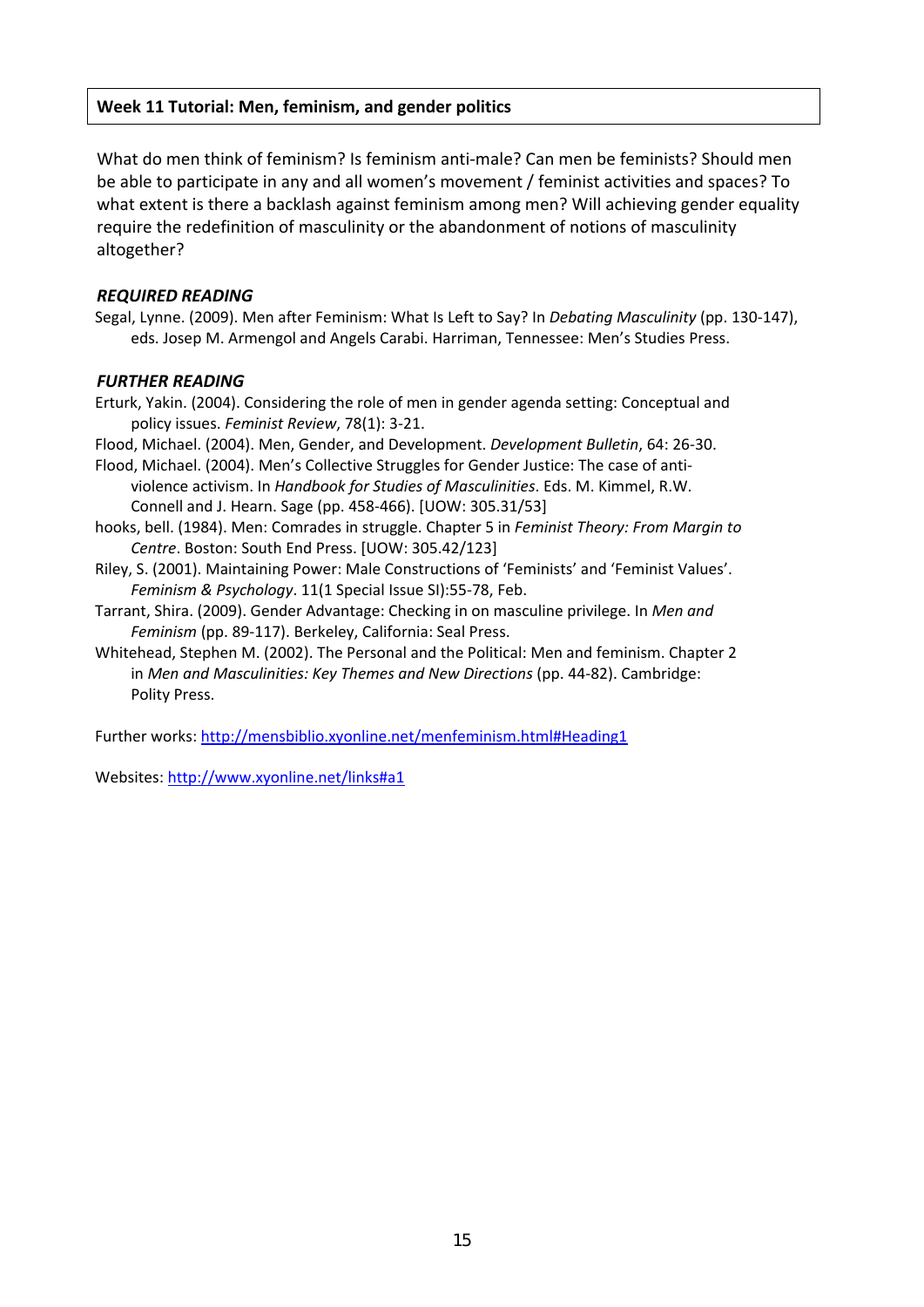# **PART C: DIVERSE AND SHIFTING MEN**

The third module extends understandings of scholarship on gender by focusing on alternative masculinities and on conscious attempts to change men and among men to change.

#### **Week 12 Tutorial: Alternative masculinities**

How have the women's movements and feminism changed men's (and women's?) lives? What 'alternative' masculinities are now visible among men? Is there a necessary link between 'men' and 'masculinity'? Is masculinity performed by women merely an alternate form of femininity? Do female masculinities help us understand the means by which men perform masculinity?

#### *REQUIRED READING*

Heasley, Robert. (2005). Queer Masculinities of Straight Men: A Typology. *Men and Masculinities*, 7(3).

## *FURTHER READING*

- Flood, Michael. (2008). Bent Straights: Diversity and flux among heterosexual men. In *Intimate Citizenships: Gender, Subjectivity, Politics*. Ed. E.H. Oleksy. Routledge. [Copy available from author]
- Hill, Darryl B. (2006). "Feminine" Heterosexual Men: Subverting Heteropatriarchal Sexual Scripts? *Journal of Men's Studies*, 14(2).
- Halberstam, Judith. (2002). An Introduction to Female Masculinity. In Rachel Adams and David Savran, (eds). *The Masculinity Studies Reader*. Malden, Massachusetts: Blackwell Publishers.
- Haenfler, R. (2004). Manhood in Contradiction: The Two Faces of Straight Edge. *Men and Masculinities*, 7(1): 77‐99.
- Pascoe, C.J. (2003). Multiple Masculinities? Teenage Boys Talk about Jocks and Gender. *American Behavioral Scientist*, 46(10): 1423‐1438.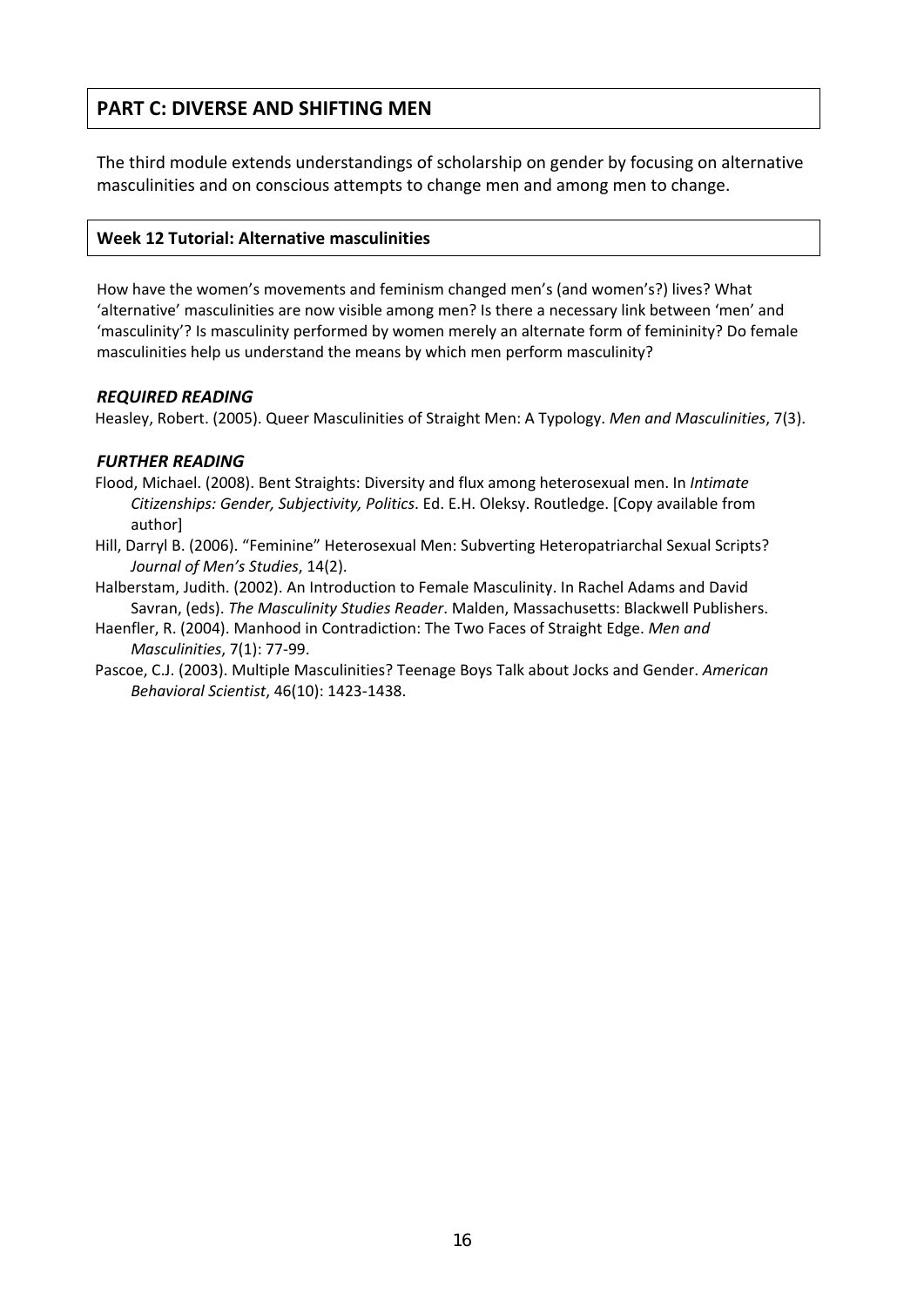## **Week 13 Tutorial: Changing men: Gender activism, policy, and programming**

What role do men have in stopping sexism or violence against women? How effective are men's collective efforts to address gender inequalities? To what extent, and in what ways, can governments change gender relations?

#### *REQUIRED READING*

Flood, Michael. (2007). Involving Men in Gender Practice and Policy. *Critical Half*, 5: 9‐13.

#### *FURTHER READING*

- Barker, G. (2001) 'Cool Your Head, Man': Preventing gender‐based violence in Favelas. *Development*, 44(3), September.
- Casey, E., and T. Smith (2010) "How Can I Not?": Men's Pathways to Involvement in Anti‐ Violence Against Women Work. *Violence Against Women*, 16(8): 953‐73.
- Coulter, Rebecca P. (2003). Boys Doing Good: Young men and gender equity. *Educational Review*, 55(2).
- Expert Group. (2003). *The Role of Men and Boys in Achieving Gender Equality: Report of the Export Group Meeting*, 'The Role of Men and Boys in Achieving Gender Equality', organised by DAW in collaboration with ILO and UNAIDS, 21‐24 October 2003, Brasilia, Brazil. URL: http://www.un.org/womenwatch/daw/egm/men‐ boys2003/reports/Finalreport.PDF.
- Flood, Michael. (2004). Backlash: Angry men's movements. In S. E. Rossi. (ed.), *The battle and backlash rage on: Why feminism cannot be obsolete* (pp. 261‐278). Philadelphia, PA: Xlibris Press. URL: http://www.xyonline.net/content/backlash‐angry‐mens‐movements‐ 0.
- Flood, Michael. (2010). *Where Men Stand: Men's roles in ending violence against women*. Sydney: White Ribbon Prevention Research Series, No. 2.. URL: http://www.xyonline.net/content/where‐men‐stand‐men%E2%80%99s‐roles‐ending‐ violence‐against‐women
- Flood, Michael, Dean Peacock, Orly Stern, Gary Barker, and Alan Greig. (2010). *World Health Organization Men and Gender Policy Brief: Policy approaches to involving men and boys in achieving gender equality and health equity*. Sonke Gender Justice Network, Johannesburg. URL: http://www.xyonline.net/content/who-policy-brief-policyapproaches‐involving‐men‐and‐boys‐achieving‐gender‐equality‐and‐heal.
- Funk, R. (2008). Men's work: Men's voices and actions against sexism and violence. *Journal of Intervention and Prevention in the Community*, 36: 155‐171.
- Kaufman, Michael. (2003). The AIM Framework: Addressing and involving men and boys to promote gender equality and end gender discrimination and violence. UNICEF, March 31, http://www.michaelkaufman.com/articles/pdf/the‐aim‐framework.pdf.
- Kimmel, Michael S. (1997). From Conscience and Common Sense to Feminism for Men: Pro‐ Feminist Men's Rhetoric of Support for Women's Equality. *International Journal of Sociology and Social Policy*, 17(1/2).
- Kimmel, Michael S. (2008). Just Guys. In *Guyland: The Perilous World Where Boys Become Men*. HarperCollins.
- Pease, Bob. (2002). (Re)Constructing Men's Interests. *Men and Masculinities*, 5(2): 165‐177.
- Whelehan, Imelda. (1995). Men in Feminism. Chapter 8 in *Modern Feminist Thought*. New York: New York University Press. [UOW: 305.4201/70]
- Whitehead, Stephen M. (2002). The Personal and the Political: Men and feminism. Chapter 2 in *Men and Masculinities: Key Themes and New Directions* (pp. 44‐82). Cambridge: Polity Press.

Further references: http://mensbiblio.xyonline.net/menfeminism.html#Heading1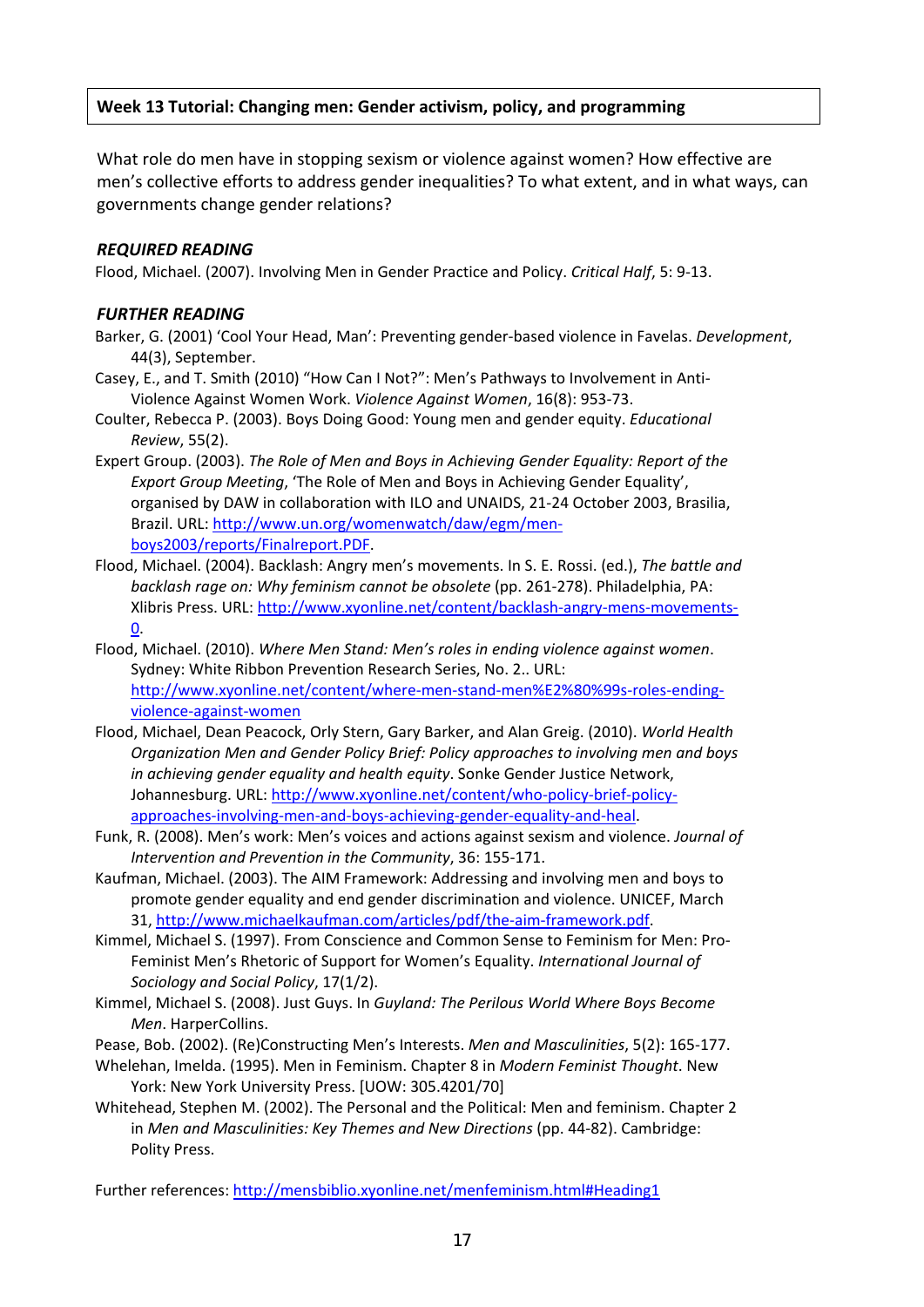# **SOC350 Men and Masculinities – An overview**

## *An introduction to the subject*

"Men and Masculinities" examines key approaches and developments in the study of men and gender relations.

The subject is organised into three modules. The first module introduces scholarship on men and masculinities and examines men's positions in gender relations. How have men's lives changed, and what does this mean for gender roles and relations? The second module explores the shifting and contested social organisation of masculinities. How do the meanings of manhood intersect with those of ethnicity, sexuality, and class? What about power and inequality? The third module extends understandings of scholarship on gender by focusing on alternative masculinities and on conscious attempts to change men and among men to change.

## *Learning outcomes*

On successful completion of this subject, students will be able to:

- 1. Offer an account of the social construction of masculinity, as part of a sociological understanding of gender;
- 2. Identify important ways in which sexuality, race and ethnicity, class, and other forms of difference shape men's positions in and negotiations of gender relations;
- 3. Reflect critically on the political, epistemological, and pedagogical issues involved in men studying, teaching, and doing feminism and in working across difference more generally;
- 4. Show increased skill in engaging with the scholarly work of others and communicating this to peers.

## *Convenor / Lecturer*

The subject will be convened by Dr Michael Flood. Michael is an experienced and enthusiastic teacher. He has worked previously at Latrobe University (2008‐2010), the University of Wollongong (2007‐2008), the Australian National University (2001‐2005), and in a range of other positions in research, community education, and advocacy.

## **Assessment: Summary**

The assessment scheme is as follows. Please see further below for more detail on these items.

|              | <b>Assessment</b>                       | Length                                                        | When                                  | Weighting |
|--------------|-----------------------------------------|---------------------------------------------------------------|---------------------------------------|-----------|
| $\mathbf{1}$ | <b>Critical Summary Essays x 2</b>      | 1,500 words (750 words)<br>each)                              | April 7 (Week 6);<br>May 26 (Week 12) | 40%       |
| $2^{\circ}$  | Research Paper or<br>Reflective Journal | 3,000 words                                                   | June 3rd, Week 13                     | 40%       |
| 3            | Peer teaching                           | Students' facilitation of<br>tutorials in particular<br>weeks | Weeks 4 to 13                         | 15%       |
|              | 4 Tutorial Participation                |                                                               |                                       | 5%        |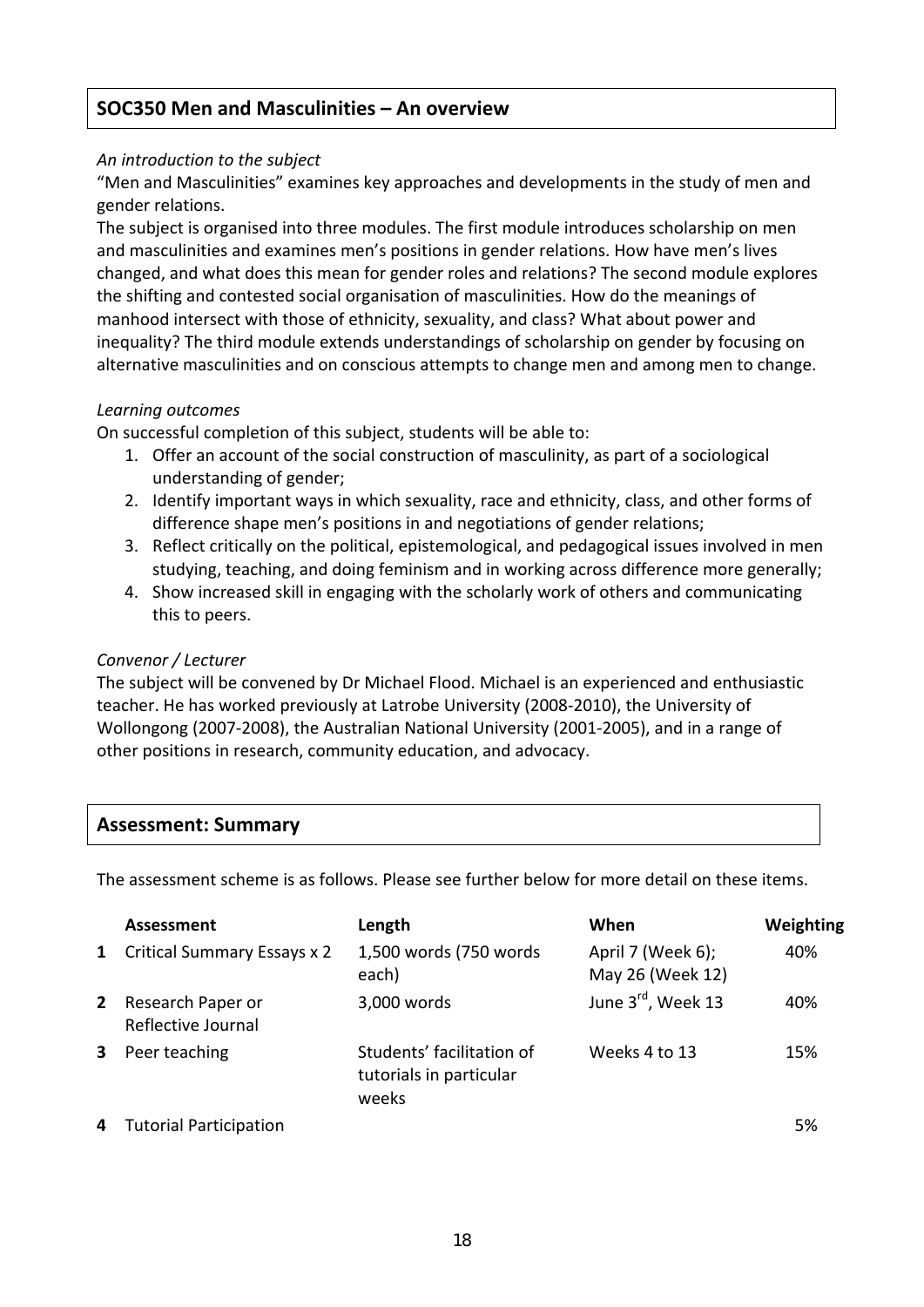# **Subject Requirements**

- **Attendance requirements**: Students are required to attend the lecture and tutorials each week. Please note that assessment will draw directly on the content of lectures and tutorials.
- Missing *any* tutorials has a negative impact on your performance in the subject, as you miss out on discussion of subject readings and content, tips about assessment, and so on. Students who have actually attended the tutorials will tell you that these are a vital opportunity to get to grips with subject content, engage in participatory exercises which heighten their understanding of key concepts and frameworks, and discuss particular assessment tasks. And that all this helps to boost their performance in the written assessment.
- Likewise, students who miss lectures will miss out on content on which they will be assessed.
- In line with UOW policy, this subject requires an 80% attendance at all classes (lectures and tutorials) unless this is unavoidable on medical or compassionate grounds and evidence of this is provided through SOLS.
- There are 11 tutorials in all. 80 per cent equals 8.8 tutorials. Policy in this subject is that you can miss up to two tutorials and still fulfill the attendance requirements. Missing more than two tutorials will not result in an automatic fail for the subject, but it *will* mean that your participation in the subject will be reconsidered and/or you may be required to complete additional written work to complete the subject.
- **Completing the subject**: It is necessary to submit, although not to pass, every item of assessment to pass this subject.
- **Extensions for written work**: Special Consideration applications are required for extensions of deadlines for all assignments. If you need special consideration for medical or compassionate reasons, file an electronic Special Consideration form with the University. Send the medical or counsellor's certificates and letters to the Academic Registrar's Division. Notify your tutor that you have requested the Special Consideration. Please be specific about what you are requesting – an extension for how long; that we keep your circumstances in mind when determining marks; or an excused note about non‐ attendance at a tutorial.
- **Penalty for late submission of work**: Late work (i.e. any work required for assessment that has not been given an extension) will be subject to a 10% penalty per day. The penalty is applied to the original mark awarded. Work submitted after seven calendar days will not be marked and will be given a mark of 0. This is a Faculty of Arts policy and it applies to all subjects.

*Failure to meet these requirements can lead to a technical fail in the subject.*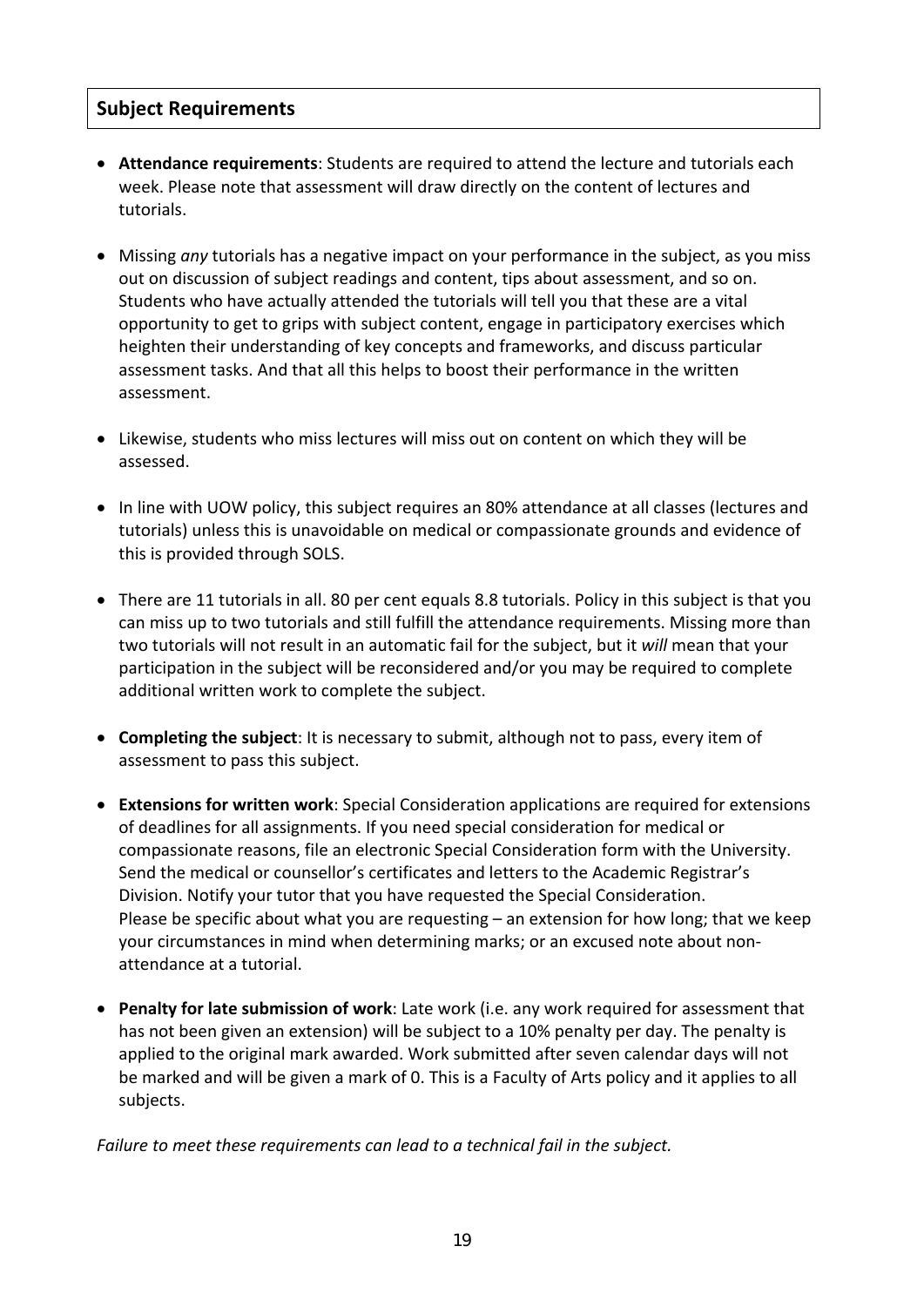# **Class Contact Details**

| TUTTIM CM35 CHILES MINTUCALIONS MIT AS TUNUWS. |     |                 |         |
|------------------------------------------------|-----|-----------------|---------|
| Lecture                                        | Mon | $12:30 - 1.30$  | 19-G026 |
| Tutorial                                       | Mon | $13:30 - 15.30$ | 19-1038 |
| Tutorial                                       | Tue | $08:30 - 10.30$ | 24-105  |
| Tutorial                                       | Tue | $13:30 - 15.30$ | 24-103  |

- Formal class times and locations are as follows:
- The subject is taught on Wollongong campus.
- The modes of delivery comprise one one-hour lecture and one two-hour tutorial each week. Tutorials begin in Week 2.
- Contact details for the subject co-ordinator can be found on the title page.
- Students should have enrolled in tutorials via SOLS before the start of session.
- Those with timetabling difficulties should see the Subject Co‐ordinator.

## **Information on the readings**

## **ESSENTIAL READINGS: SOC 350 READER**

Please note the following six points.

- 1) You must purchase the subject reader from the University Bookshop.
- 2) *Required* readings are the readings you must read before each tutorial. They come from the reader.
- 3) You are expected to read the *entire text* of the relevant reading by the tutorial.
- 4) Each week, the topic of the lecture is addressed in *the next week's tutorial*.
- 5) Please bring the subject reader to every tutorial. We will often work through particular sections of the reader in the tutorials.
- 6) *Further* readings are optional, further readings. They are not compulsory. They provide further, useful introductions to the week's content. However, the further readings also:
	- a. Can be used in the Critical Summary Essays;
	- b. Are useful resources for your essays.

## **E READINGS**

Some E readings may be made available as the subject progresses. They will be available via the subject's WebCT site.

## **FURTHER READINGS**

Please see the lists of further readings later in this subject guide. You are encouraged to use the Library catalogue and databases to locate additional resources.

# **General Information on the Subject**

This subject comprises a lecture programme, a tutorial programme, and a group of assessment tasks.

## **LECTURES**

There is one lecture each week in SOC350. Lecture handouts will be provided each week at the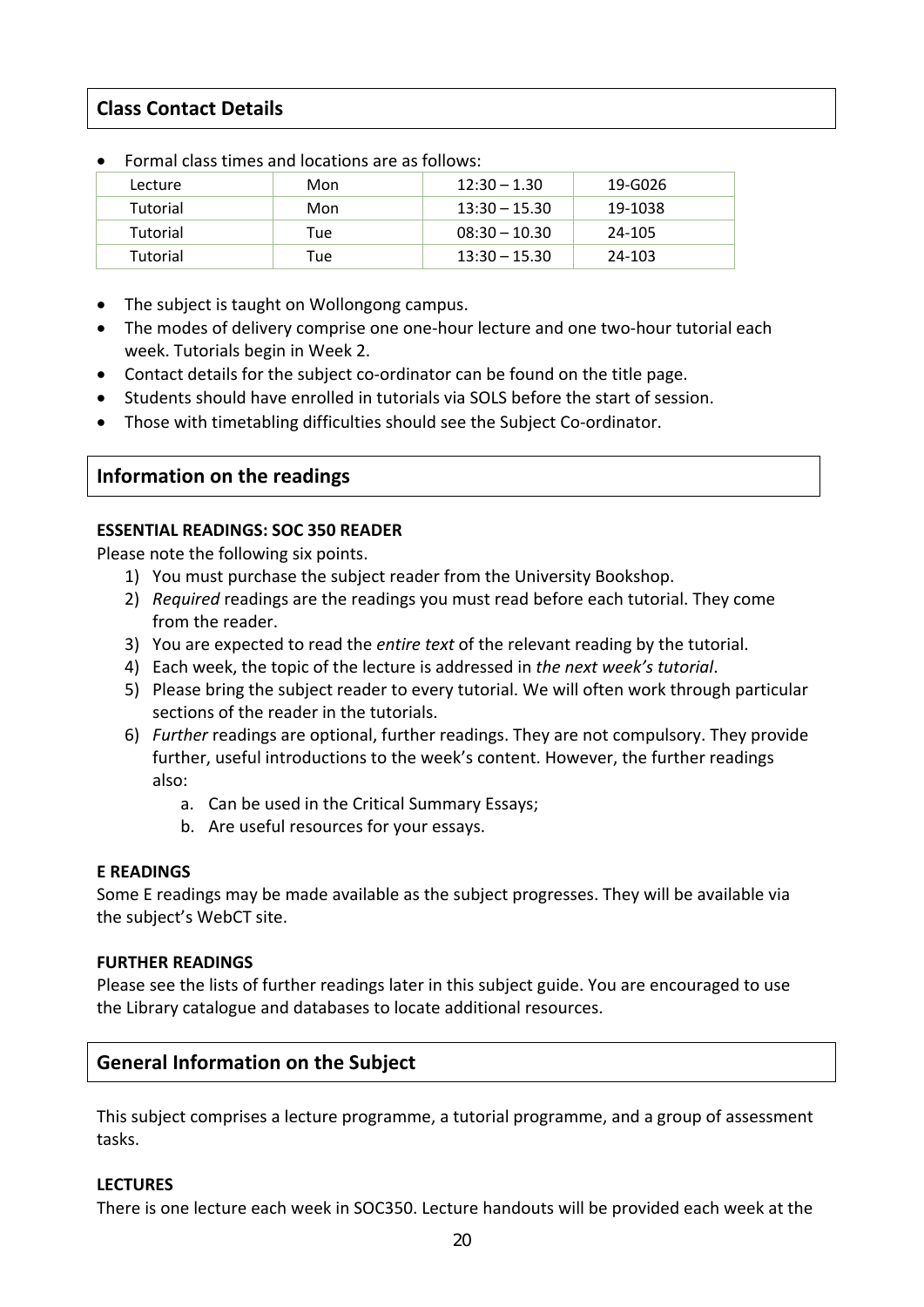start of the lecture. They will also be available from the eLearning Space. They will provide a good resource for those who are sick or for revision, but will not be a substitute for attending the lectures. People who miss lectures should ask a friend to share notes.

## **TUTORIALS**

Each week, the topics covered in the lecture are then addressed in the tutorials in the *following* week.

Tutorials are meant to be interesting, stimulating, fun and challenging. I see them as forums where you can test out your ideas, develop your understanding, debate issues, and discuss any matters of concern about the readings, the lectures and the subject in general.

If you cannot make your tutorial, please make arrangements to attend another one that week. If this is impossible, please inform your tutor. If you feel that you have difficulty participating in tutorial formats, for whatever reason, please discuss this with your tutor.

## **READING**

It is important to read for tutorials every week. Please ensure that you have read the set reading in the reader before each tutorial. Bring the reader to the tutorial.

## **ASSESSMENT**

Students who fail the first Critical Summary Essay will have the option of revising and resubmitting their essay, either on the existing article/book chapter or a different one, for a maximum mark of 50. Their revised essay will be due on the same date as the second Critical Summary Essay.

## **DISCUSSION**

Students are reminded that they are required to participate in each tutorial. The tutorial discussion and exercises require preparation and participation. In addition, there are marks for participation.

There are three guidelines for tutorial classes:

- Prepare by reading and thinking;
- Actively participate, focusing on the key themes and concerns of the subject;
- Respect the contributions of others, especially when you don't agree.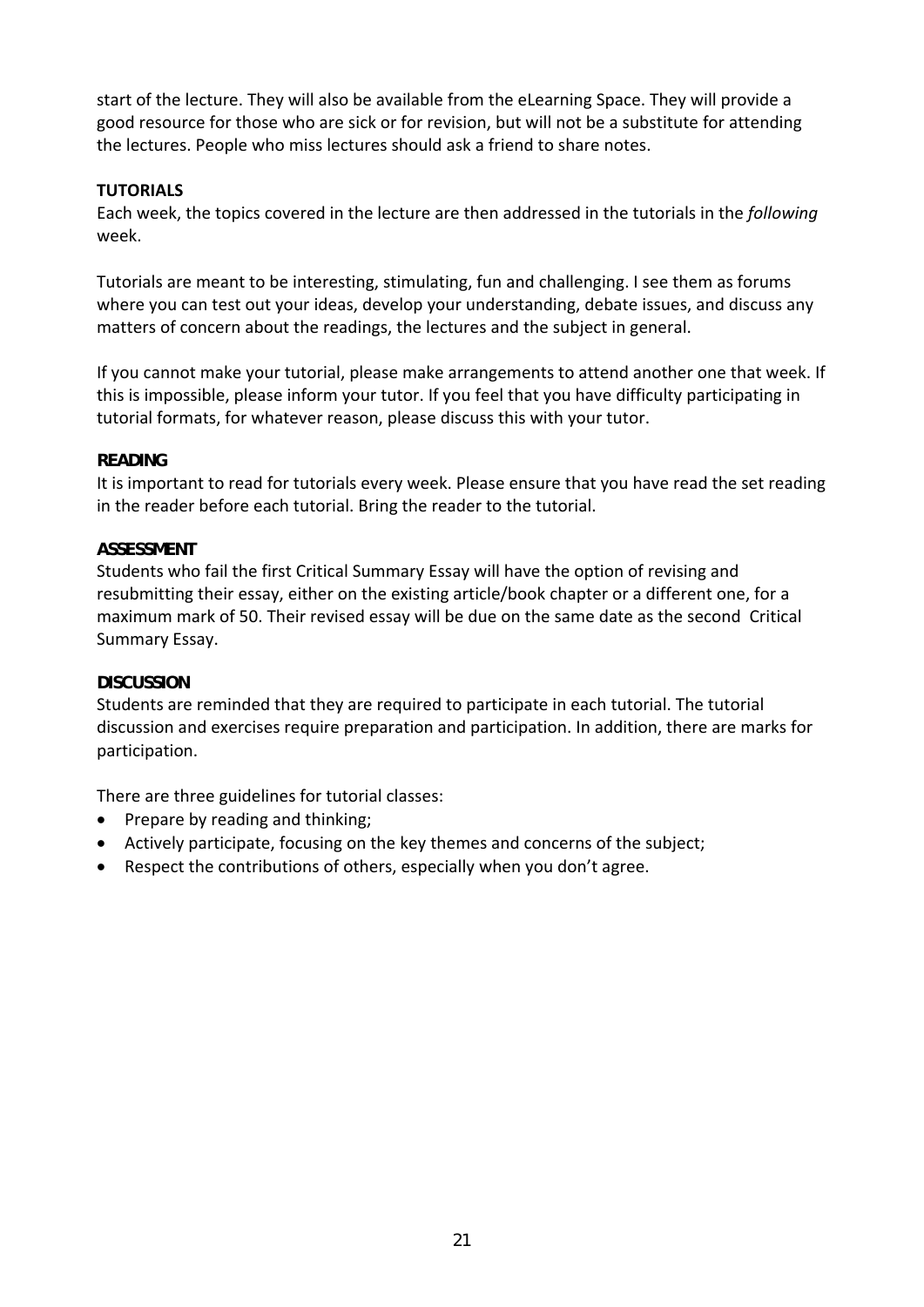# **Assessment Tasks – in detail**

There are four components to the assessment scheme.

| 1.             | <b>CRITICAL SUMMARY ESSAYS</b>                                                  |
|----------------|---------------------------------------------------------------------------------|
|                | due: April 7 (Week 6) and May 26 (Week 12)                                      |
| weighting: 40% |                                                                                 |
|                | <b>length:</b> $2 \times 750$ words                                             |
|                | Two Critical Summary Essays have been set throughout the subject. Each is worth |
|                | 20% of your final mark. You must submit both essays.                            |

#### *What do I do?*

The Critical Summary Essays involve an analysis of a *single* journal article or book chapter. Each essay requires a close and careful reading, discussion, and evaluation of the article or chapter.

Choose an article or book chapter from the available options (see below) that interests you. Read the piece and write a short paper in which you:

- Describe the author's main argument(s) and what kind of evidence she uses;
- Describe and evaluate how she uses that evidence to support that argument;
- Discuss the wider significance of the piece for scholarly understanding of men, masculinities and gender;
- Relate the piece to the themes of this SOC350 subject;

At least half your Critical Summary Essay should be concerned with a broader discussion of the significance of the article and its relationship to the themes of this subject.

## *Which reading can I choose?*

Critical Summary Essay 1 is based on the tutorial topics in Weeks 1 to 6. Choose **one** of the readings from the "Further readings" listed under **any** of the tutorial topics in Weeks 1 to 6.

Critical Summary Essay 2 is based on the tutorial topics in Weeks 7 to 13. Choose **one** of the readings from the "Further readings" listed under **any** of the tutorial topics in Weeks 7 to 13.

(If you would prefer to write your Critical Summary Essay on a different journal article or book chapter, please consult Michael Flood regarding this.)

## *More details:*

Please note that:

- Each Critical Summary Essay has a word limit of 750 words (excluding the bibliography). It should be no more than 10% longer or shorter than the specified word limit.
- Critical Summary Essays must include citations wherever you are drawing on others' work, and a bibliography.

*Why this?*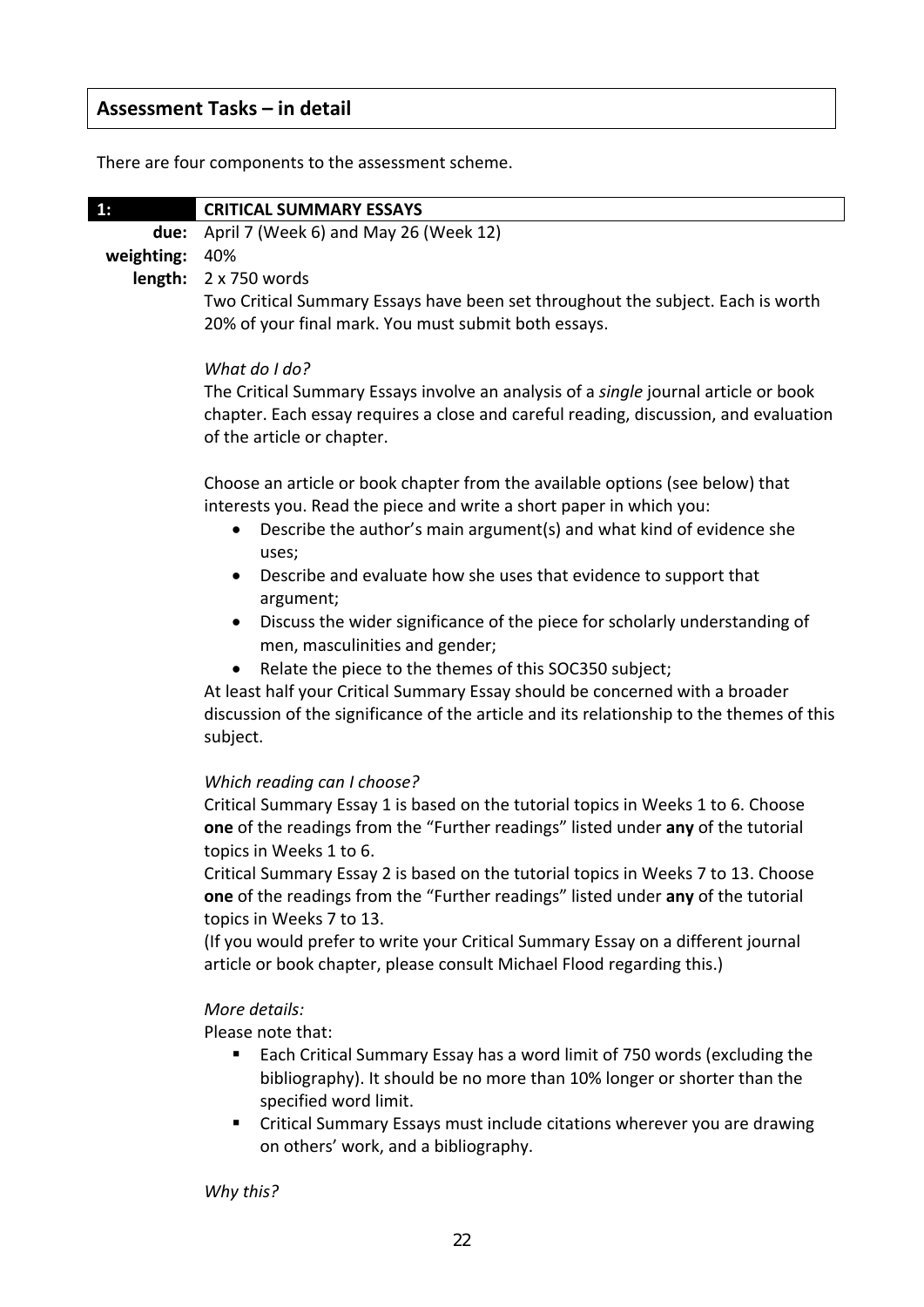The Critical Summary Essays are important for this subject because they will:

- **EXTERGHEER** increase your comprehension of the readings and the subject;
- **u** lay the foundation for your essay;
- **F** improve the level of tutorial discussion:
- **E** enhance your writing skills.

*Guides to critical analysis of a journal article or book chapter* Writing a critical review (UNSW): http://www.lc.unsw.edu.au/onlib/critrev.html

## **2: ESSAY: RESEARCH PAPER OR REFLECTIVE JOURNAL**

**due:** June 3rd, Week 13

# **weighting:** 40%

**length:** 3,000 words

Students complete **either** (a) a substantial research paper, involving independent study, **or** (b) a reflective journal, based on critical autobiography. The first is a conventional essay. The second involves the opportunity for more personal or autobiographical reflection on the subject content and themes and their relevance to your own gendered experience.

General guidelines on this assessment item are provided below. Here, the term 'essay' refers to *both* the Research Paper and the Reflective Journal. Further details regarding the two options are given further below.

## **General guidelines**

Please note the following;

- Your bibliography must contain at least eight items (cited in your essay) from an *academic source*: journal articles, book chapters, or books. These items can include items provided to you in the subject reader.
	- o Chapters from the same book count as *one* source. In other words, if you use two chapters from a book authored by the one person or persons, this counts as one source. However, if you use two chapters written by *different* authors in an *edited* book, these count as two separate sources.
	- o Lectures and lecture handouts do not count (although you should draw on these as part of the subject's content).
- Your essay should be no more than ten percent longer or shorter than the specified word limit. That is, it should be between 2,700 and 3,300 words in length.
	- The word count includes *all* text in the body of the essay, including quotations, citations, and any other text.
	- The word count does not include the bibliography.
- Please use the Harvard style of academic referencing. (Note that this subject outline *does not* use this consistently. So don't copy its referencing style – sorry.)
- Please do not include a synopsis or summary with the essay.
- Please do not submit your essay in a plastic sleeve, or bound in a ring binder. Please simply hand in the stapled essay.

*Marking criteria for essays*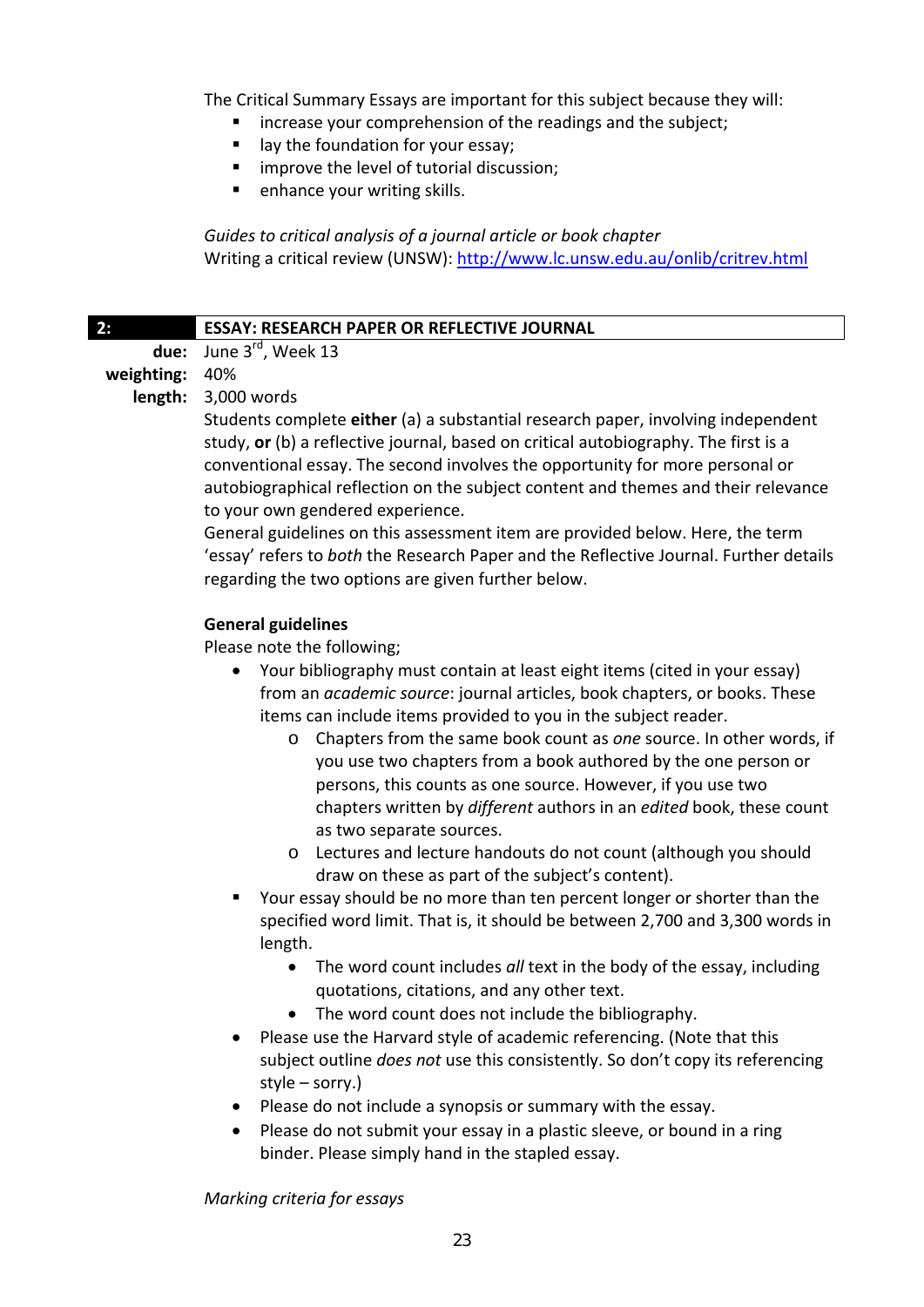I will use the following four criteria to assess your essay. An essay should;

- 1) Be clearly focused on the set topic and deal fully with its central concerns;
- 2) Be the result of wide and critical reading;
- 3) Present a reasoned (and structured and coherent) argument;
- 4) Be competently presented (with appropriate style and referencing).

These criteria derive from the book, *Essay Writing for Students*, by Clanchy and Ballard, and this is a useful guide to essay writing.

Note that the essay marking sheet which will be used to mark your essays has been included in the subject Reader.

Please note that resources on essay‐writing are provided below.

You must complete **either** (a) a substantial research paper, involving independent study, **or** (b) a reflective journal, based on critical autobiography.

#### **Option A: Research Paper**

The first option is a Research Paper, an essay responding to one of a series of essay questions. Essay questions will be handed out in approximately Week 6. There will be a wide variety of questions from which to choose, reflecting the content of the subject.

#### **Option B: Reflective Journal**

The second option is a Reflective Journal, based on critical autobiography. You will reflect on your own experiences of and involvements in gender, and the links between these and the concepts and themes explored in the subject and in scholarship on gender.

See the following section for resources on critical autobiography.

#### *Resources on essay‐writing*

- Barrass, Robert (1995) *Students Must Write: A guide to better writing in coursework and examinations*. Routledge
- Betts, Katharine, and Anne Seitz (1994) *Writing Essays and Research Reports in the Social Sciences*. Melbourne: Thomas Nelson Australia. [UOW: 808.042/59]
- Clanchy, J., and B. Ballard (1997) *Essay Writing for Students: A practical guide*. third edition. French's Forest, NSW: Longman. [UOW: 808.042/12]
- Creme, Phyllis, and Mary R. Lea (1997) *Writing at University: A guide for students*. Philadelphia, PA: Open University Press. [UOW: 808.042/130]
- Davis, Lloyd, and Susan McKay (1996) *Structures and Strategies: An introduction to academic writing*. South Melbourne: Macmillam. [UOW: 808.4/3]
- Germov, John (1996) *Get Great Marks For Your Essays*. Sydney: Allen & Unwin. [UOW: 808.042/112]
- McLaren, Stephen (2003) *Writing Essays and Reports*. Sydney: Pascall Press. [call no #808.02/140]
- Pretty, R. K. (1990) *Writing essays: a casebook approach*. Melbourne: Longman Cheshire, [UOW: 808.042/80]
- Turley, Richard M. (2000) *Writing Essays: A guide for students in English and the humanities*. New York: Routledge. [access electronically]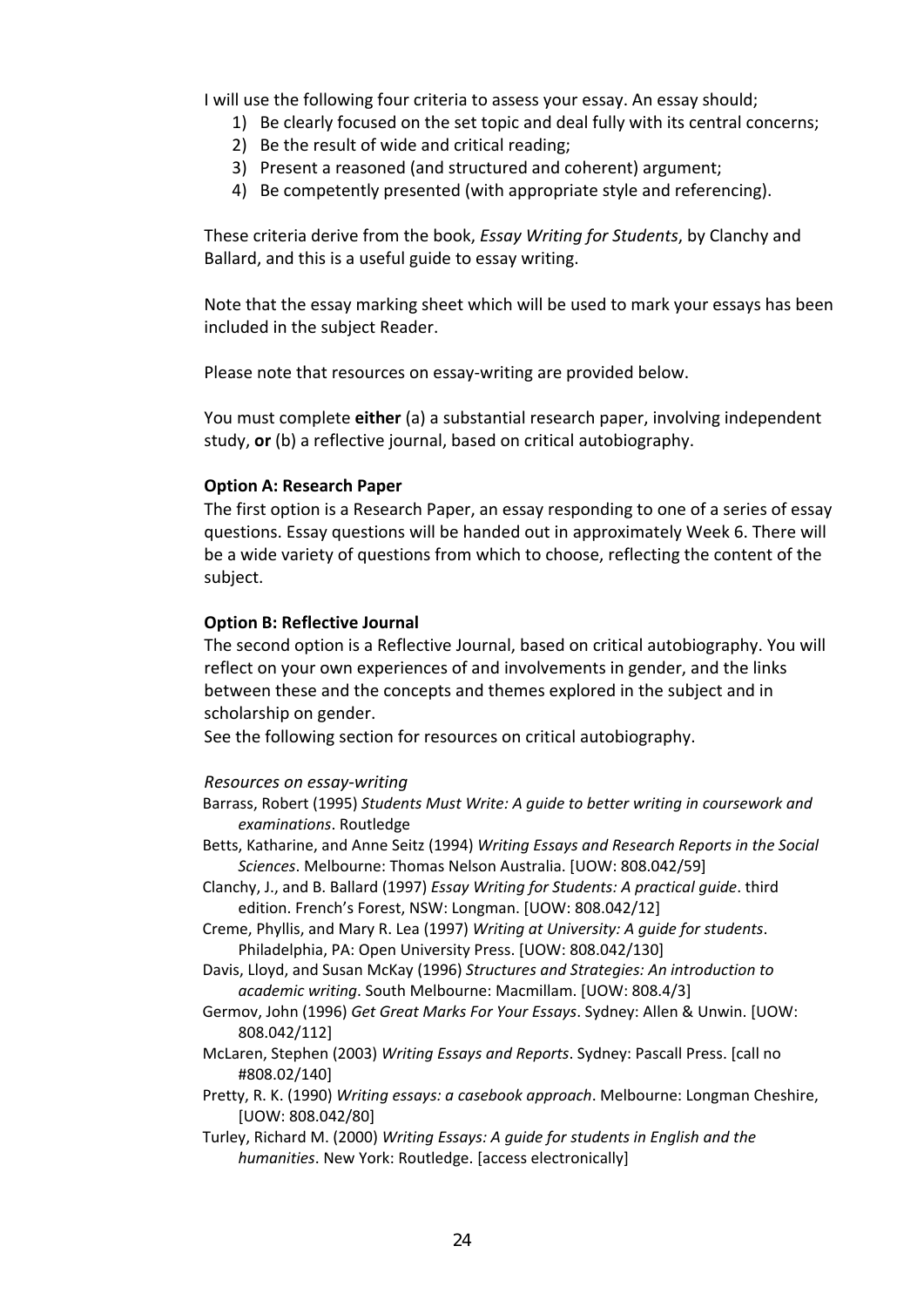## **3: PEER TEACHING**

**due:** In one of the tutorials, chosen from Weeks 4 to 13.

**weighting:** 15%

**format:** *What it is:*

This involves *students teaching students* in tutorials. Students prepare and present on the topic for discussion each week, and facilitate discussion during the tutorial. In Week 2 or soon after, students choose which of the tutorial topics you will teach. Students will teach these topics in twos or threes, that is, 2 or 3 students per topic. (Note that you may wish to choose the topic which you're also planning to address in your final essay.) Peer teaching will commence in the Week 4 tutorials.

## *What you will do:*

The group leading the tutorial takes responsibility for at least the first hour of the two‐hour tutorial. You will:

- Research the topic;
- Set an agenda for the discussion of that topic (key areas, themes, topics, concepts, questions, case studies and examples, etc.);
- Plan the format of the tutorial, in the form of a lesson plan;
- Facilitate the tutorial on the day.

You will need to meet at least once, and preferably twice, with your co-leaders before the tutorial in order to;

- Discuss the required reading and any further reading you have done;
- Share ideas regarding the tutorial topic;
- Decide on the agenda and format for the tutorial;
- Plan activities and facilitation:
- Prepare a lesson plan and any accompanying materials (such as a handout or Powerpoint presentation).

This exercise is focused on your facilitation of classroom discussion and reflection. Your leadership of the tutorial *may* include a short (5‐10 minute) presentation, whether at the beginning of the tutorial or at points throughout the tutorial. However, most of your work should go into preparing a lesson plan through which the students in the class will learn about the tutorial topic. The lesson plan should include;

- Questions for discussion;
- Small group and interactive / participatory exercises;

The lesson plan also may involve handouts, a Powerpoint, and other teaching materials, but these are *optional*.

Michael Flood can meet with you to assist you in preparing the lesson plan.

## *How it will work on the day:*

At the start of the tutorial, after Michael has covered any administrative matters, you and your co‐presenters will introduce the tutorial topic. You may give a short presentation if you wish. Or you may give only a brief introduction and then go into interactive discussion, questions, and exercises. You will facilitate at least the first hour of the tutorial, and the entire two hours if you wish.

There are a wide range of teaching strategies you can use to get discussion started, to foster discussion, and to engage students in learning. Some take place in the class as a whole, while others involve the use of small groups. For example: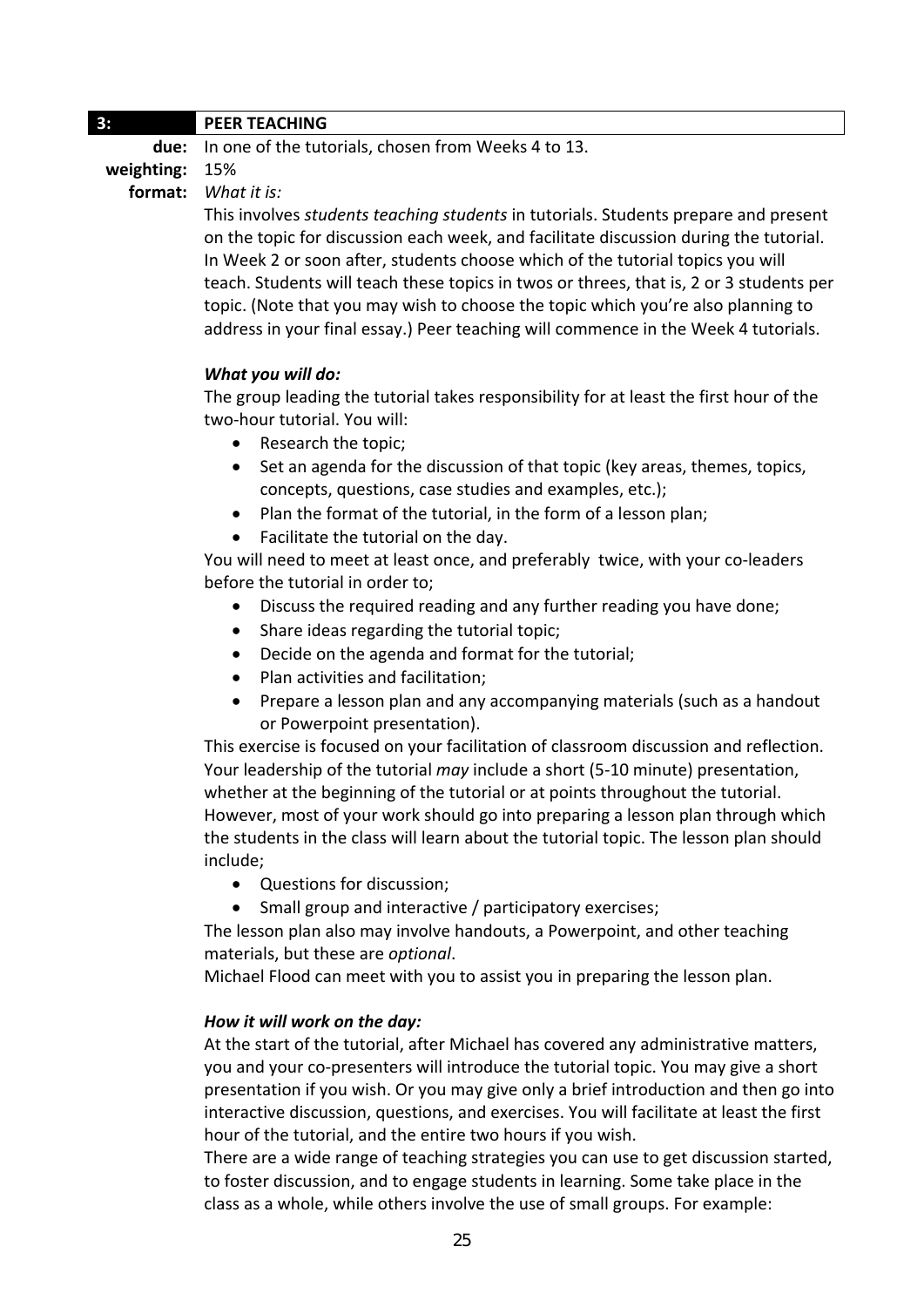- *Small group discussion:* Divide the class into small groups of a specified number of students. (One simple way to do this is to just count off 1, 2, 3… around the class, and then ask all the '1' students go to one part of the classroom, all the '2' students to another, and so on.) Give the small groups a specific task – either the same task(s) across all groups, or different tasks for different groups. These might include the following:
	- Look at a specified section of the assigned reading and discuss a particular question about it.
	- Discuss a particular quotation or passage of text or video extract.
	- Come up with 4 or 5 points or an argument regarding a particular issue or question.
	- Solve a particular problem.
	- Prepare an argument or position on different sides of a debate, with groups then having an actual debate in the large class.
	- $\bullet$  Etc.

Make sure that you have specified the questions, issues, or quotations on which each group will focus, either on the board or on a handout. Student leaders can join groups to encourage discussion, or move from one group to another to see how each is going. Ask the small groups then to report back to the large group.

- *Brainstorm:* Students write down as many ideas as come to mind, on key concepts / issues / images / questions, either in the whole group on the whiteboard or in small groups.
- *Sentence completion:* Write partial sentences on the board or in a Powerpoint, and get the students to complete them individually. Students then swap answers in pairs.

Consult the resources below, and Michael Flood, regarding other teaching strategies you can use, including Five‐Minute Review, Pyramid / Snowball, Questions in a Hat, and so on.

## *How you will be assessed:*

You will be assessed on the following three criteria, of equal weight:

- 1. *Content:* Depth of coverage of the topic; Accuracy and precision of content; Understanding of concepts and theories.
- 2. *Organisation & Structure:* Strong organisation and clear structure; Logical flow from one topic or theme to another; Exploration of evidence and examples; Good time control.
- 3. *Facilitation Style:* Engaging and interesting presentation and facilitation style; Effective involvement of other students in discussion and exercises; Respectful and constructive interaction.

You are not required to submit your lesson plan and related materials, although you may do so if you wish.

# *More tips for student facilitators*

## *Content:*

- Cover and explore content.
	- o Address key topics, issues, and frameworks.
	- o Explore complexities.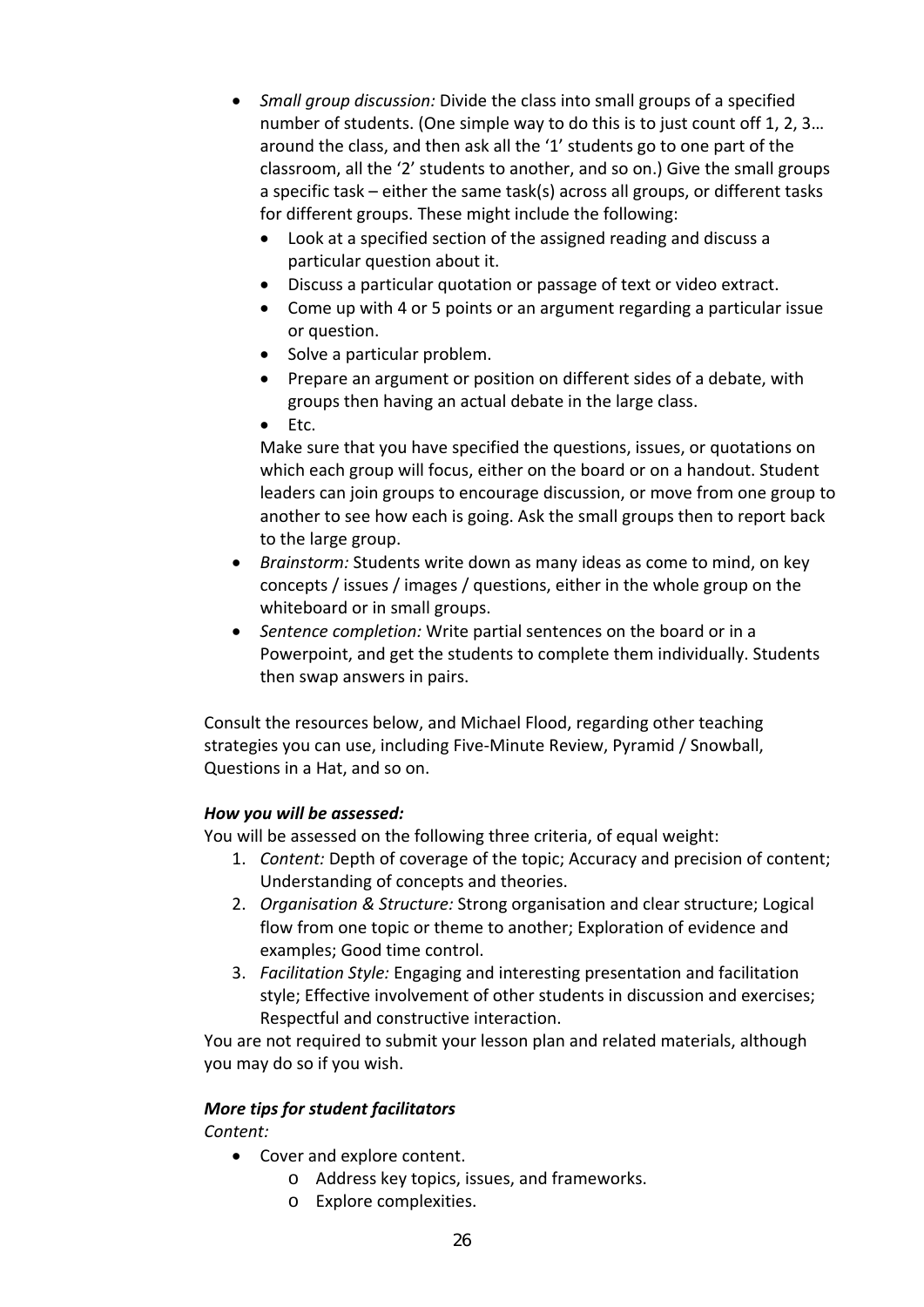o Highlight take‐home messages.

*Organisation & Structure:*

- Take charge of the class:
	- o Direct discussion.
	- o Call on particular individuals and ask them direct questions, to summarise parts of the readings, etc.

## *Facilitation Style:*

- Give clear directions: exactly what they're to do, for how long, someone to be the scribe, whether they'll then report back to the class, etc.
	- o Help by writing these on the board or on a Powerpoint slide.
	- o Ensure that the questions you ask are specific and answerable. Rather than asking vague questions like "Does anyone have any comment on that?", ask specific questions like "Why does the author argue this?", "What changes are you aware of in…?", etc.
- Give students particular and specific tasks: Write down at least two ways in which…; Identify the problems with this argument…; Etc.
- Work to engage all students. E.g.:
	- o Every second student to speak.
	- o Call on quieter students. "Now, who hasn't spoken yet?"
- Don't always feed people answers. Allow silence, and give space for people to contribute.
- Ensure that the questions you ask are specific and answerable. Rather than asking vague questions like "Does anyone have any comment on that?", ask specific questions like "Why does the author argue this?", "What changes are you aware of in…?", etc.

**Note** that Michael Flood can provide you with most of the resources below. Some may be available from the CEDIR library on campus.

## *Resources on small group teaching and tutoring*

- Baik, Chi. (n.d.). *The Melbourne Sessional Teachers' Handbook: Advice and strategies for small group teaching at the University of Melbourne*. (especially pp. 20‐28). URL: http://www.cshe.unimelb.edu.au/pdfs/Sessional%20Handbook%202009.pdf.
- Bath, Debra, Calvin Smith, and Caroline Steel. (2004). *A tutor's guide to teaching and learning at UQ*. The Teaching and Educational Development Institute, University of Queensland. (especially pp. 25‐30). URL:

http://www.tedi.uq.edu.au/downloads/tutortrainingmanual.pdf.

- Exley, K., and R. Dennick (2004). *Small Group Teaching: Tutorials, seminars and beyond*. London: RoutledgeFalmer (See e.g. Chapter 4, "Working with student groups".) [UOW: 378.1795/8]
- Habeshaw, Sue, Graham Gibbs, and Trevor Habeshaw (1984). *53 Interesting Things To Do In Your Seminars and Tutorials*. Bristol: Technical and Educational Services. [UOW: 378.177/1]
- Bertola, Pat, and Eamon Murphy. (1999). *Tutoring at university: A beginner's practical guide*. Bentley, W.A.: Curtain University of Technology. [UOW: 378.125/39]
- Lipsky, Sally A. (2010). *A training guide for college tutors and peer educators*. Boston: Allyn & Bacon. [UOW: 378.125/67]
- Lublin, Jacqueline. (1997). *Conducting tutorials*. Canberra: Higher Education Research and Development Society of Australasia (HERDSA Green Guide). [UOW: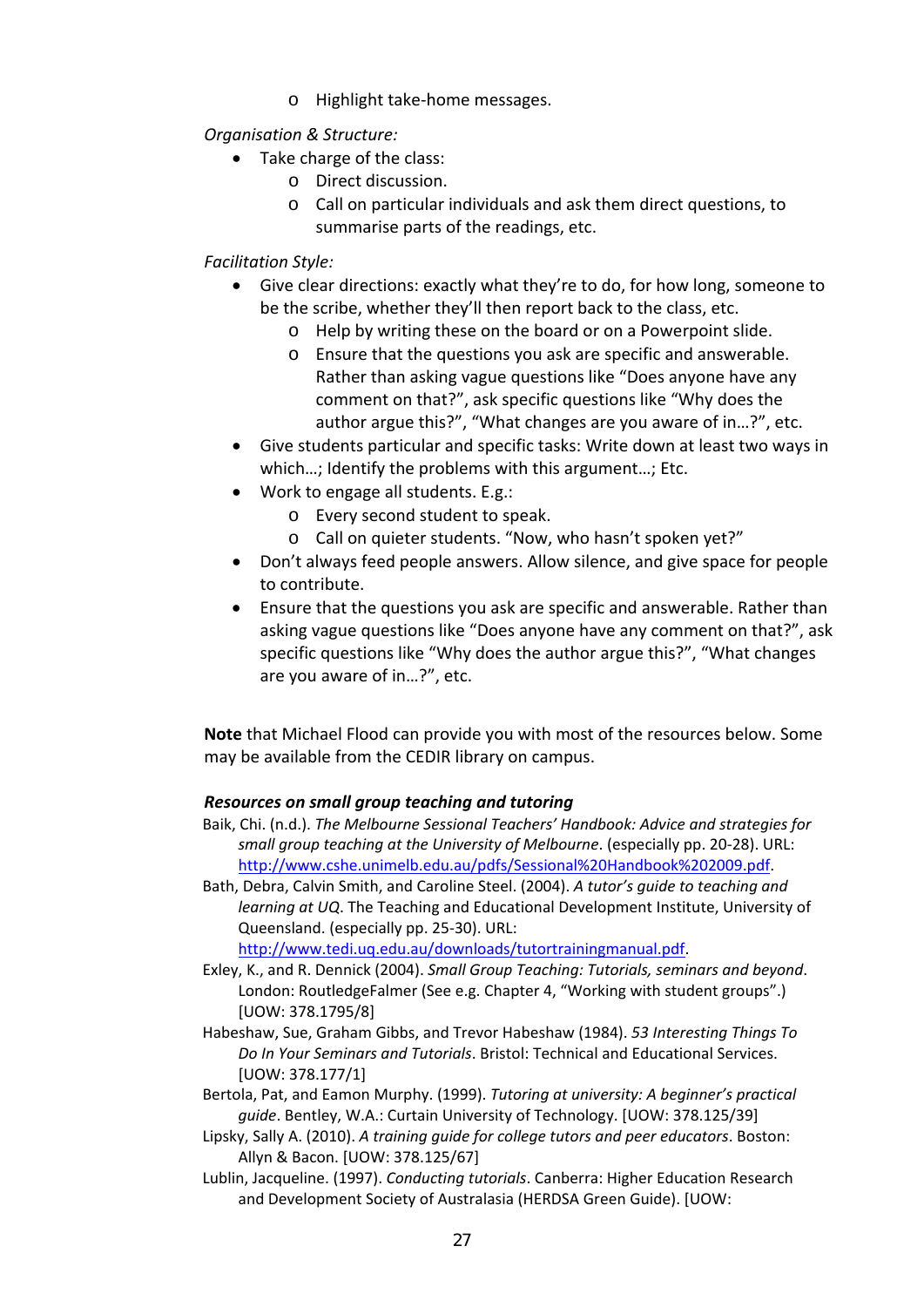378.1794/4]

- Race, Philip, and Sally Brown. (1993). *500 tips for tutors*. London; Philadelphia: Kogan Page. [UOW: 378.125/23]
- Forster, Fred, Dai Hounsell, and Sheila Thompson. (eds). (1995). *Tutoring and demonstrating: A handbook*. Edinburgh: Centre for Teaching, Learning and Assessment, University of Edinburgh in association with the Universities' and Colleges' Staff Development Agency. [UOW: 378.125/36]

| <b>47</b>     | <b>TUTORIAL PARTICIPATION</b>                                                         |  |
|---------------|---------------------------------------------------------------------------------------|--|
| weighting: 5% |                                                                                       |  |
|               | Students will be assessed on their overall participation in the subject, particularly |  |
|               | their participation in and contribution to tutorial discussion.                       |  |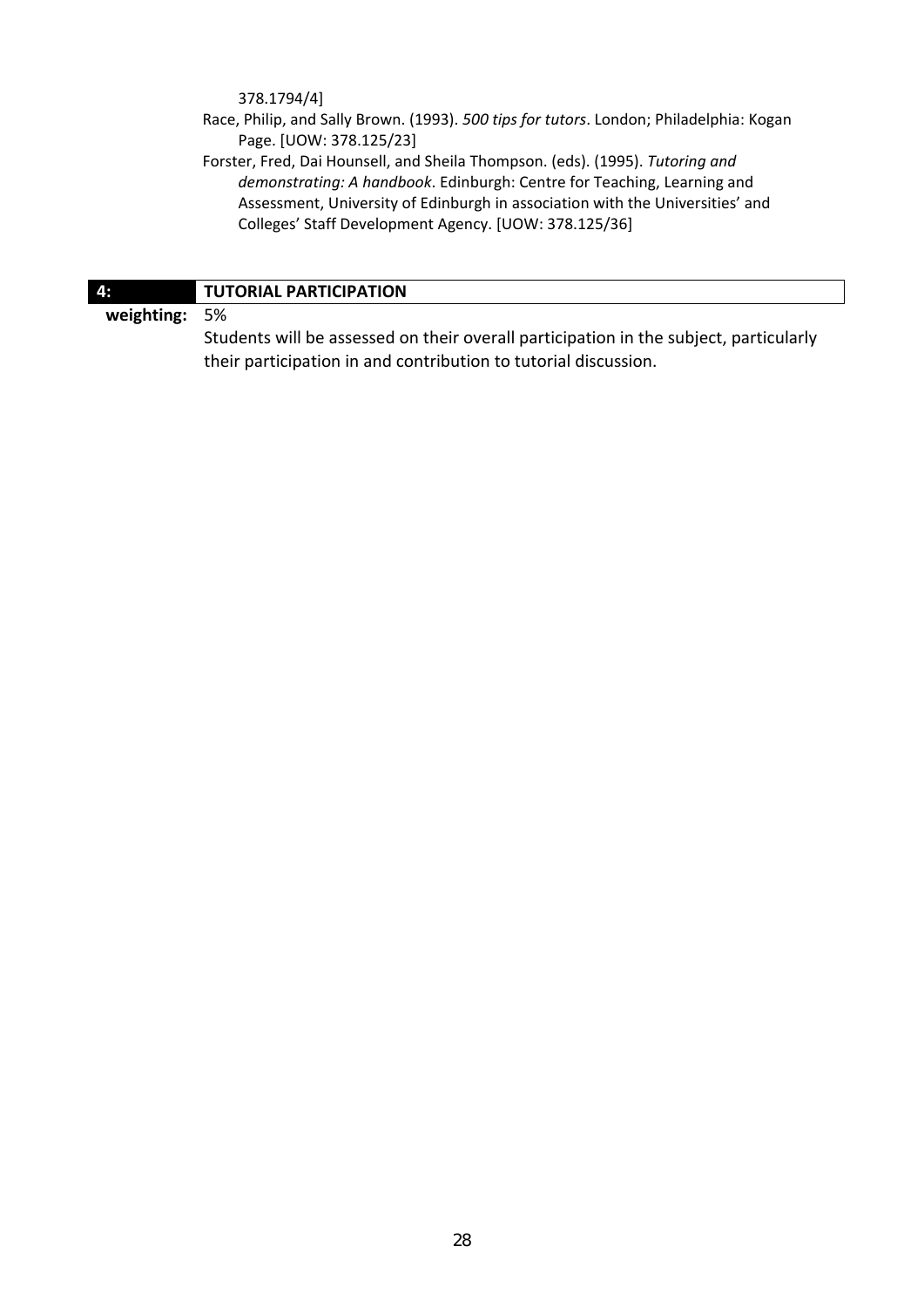# **Further guidance on the Reflective Journal**

# *INTRODUCTION TO THE REFLECTIVE JOURNAL*

The Reflective Journal is based on critical autobiography. You will reflect on your own experiences of and involvements in gender, and make links between these and the concepts and themes explored in the subject Men and Masculinities and in scholarship on gender.

# *WRITING BOTH PERSONALLY AND THEORETICALLY*

The Reflective Journal involves critical reflection on your own experiences of and involvements in gender. You will therefore be writing in part in the first person. At the same time, you will also be writing about themes, insights, and issues based in scholarship on men, masculinities and gender. Your writing may move between the two in either direction: using scholarship on men and gender to shed light on your personal experience, and/or using your personal experience to illustrate or extend scholarship on men and gender.

The Reflective Journal is based on *critical* autobiography. This involves more than simply telling your story or stories. Instead, you must analyse , evaluate, and reflect on such stories, and link them to wider intellectual or theoretical issues and points. In particular, link the accounts of your experience to the themes of the Men and Masculinities subject.

While you will be reflecting critically on your own experience, you are expected also to demonstrate an understanding of the material addressed in the Men and Masculinities subject. Your piece will draw on and cite academic sources, and it will have a reference list or bibliography listing these at its end.

# *ASSESSMENT OF YOUR PIECE*

The balance of your piece – between the description of your experiences and your sociological analysis – should be weighted towards the "critical" more than the "autobiography". This relative weighting will be reflected in the evaluation of your Reflective Journal: 30% for description, 50% for analysis, and 20% for style and mechanics. $1$ 

# *ORGANISING THE PIECE*

You will somehow need to organise your piece into some kind of order, comprising a series of paragraphs where each has a central point or focus (as you would for a standard academic essay). There are various ways to do this. You may consider organising your piece by:

- Key themes or points from the subject and/or from scholarship on men, masculinities and gender;
- Themes in or aspects of your personal experiences;
- Particular experiences or incidents;
- Particular relations or individuals.

Your Reflective Journal may cover a wide range of aspects of your experience, focus on a series of incidents or just one, or explore your relations with a particular man.

# *CONFIDENTIALITY AND PRIVACY*

Your piece will be confidential. It will be seen only by the subject convenor, Michael Flood.

 $1$  I have borrowed here from guidelines provided by Powers (1998: 204).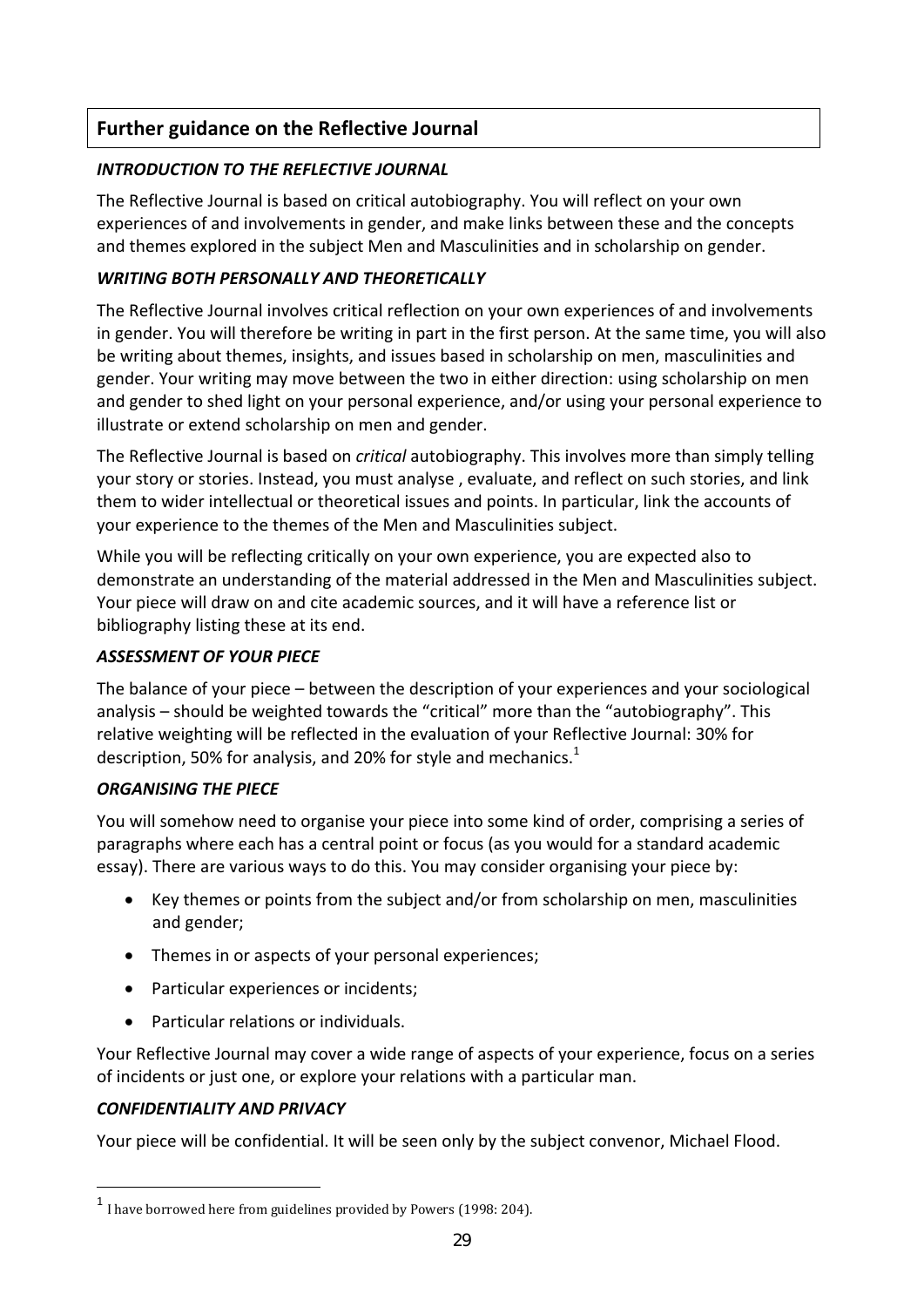Reveal as much or as little of your own life and experiences as you wish.

# *FOR FEMALE STUDENTS*

If you are a female student writing the Reflective Journal, you are still expected to address issues regarding men, masculinities and gender and to demonstrate an understanding of the material addressed in the Men and Masculinities subject. In writing personally, you can explore your experiences of men and your relations with them. See above regarding the kinds of things you may wish to explore. For example, you may reflect on:

- Your perceptions and understandings of men and masculinities;
- Your negotiations of gender e.g. with particular men (boyfriends or husbands, brothers, fathers, male friends, work mates, etc.);
- Experiences of how men 'do masculinity' in particular relations, through particular settings, and in particular interactions.

## *FURTHER RESOURCES*

## *Examples by men reflecting on men and masculinities*

Various texts illustrate men's use of critical autobiography. For example:

- *Unmasking Masculinity: A Critical Autobiography*, by David Jackson (London: Unwin Hyman, 1990).
- Shira Tarrant's edited collection, *Men Speak Out*, contains various critical autobiograpical reflections by young and older men.
- Schmitt, Richard. (2001). Proud to Be a Man? *Men and Masculinities*, 3(4), April (and Response by Brod, Schmitt)
- Kay *et al.*'s edited collection *Male Lust* contains a variety of personal reflections regarding male sexualities.
- Kimmel's collection *Men Confront Pornography* includes stories centred on critical personal reflection.
- "A black man's place in black feminist criticism", by Michael Awkward (In Tom Digby (ed.), *Men Doing Feminism*. New York & London: Routledge, 1998). (Also in Rudolph P. Byrd & Beverly. Guy‐Sheltall (eds.), *Traps: African American men on gender and sexuality*. Bloomington: Indiana University Press.)
- *The Achilles Heel Reader: Men, Sexual Politics and Socialism*, edited by Victor J. Seidler (London & New York: Routledge, 1991).
- *Men, Sex and Relationships: Writings From Achilles Heel*, edited by Victor J. Seidler (London: Routledge, 1992).
- *Unbecoming: An AIDS Diary*, by Eric Michaels.
- *Jar Head*, by Anthony Swofford. About the first Iraq war and being a macho marine.
- *Hoi Polloi* (or the next volume, *Muck*), by Craig Sherborne. About growing up in New Zealand and Sydney to socially pretentious parents. Learning to be a bully when you're quite 'effeminate' etc. Very funny.
- *Black Hours*, by Wayne King. Growing up Aboriginal and gay.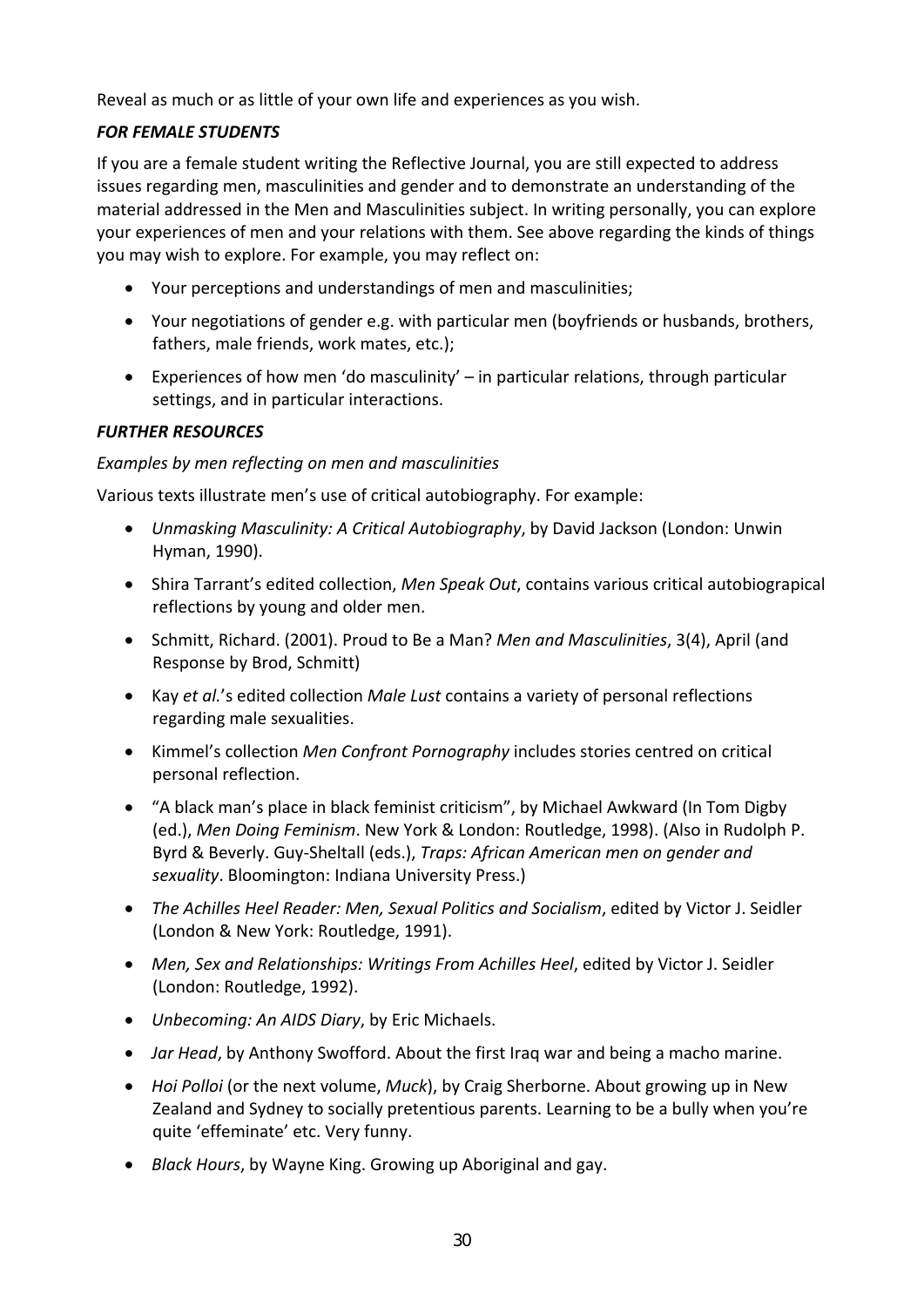- McKenna, Kate, Eric Peters, and Doug Weatherbee. (1993). Reconstructing Masculinities Through Autobiography. In Haddad, Tony. (ed.). *Men and Masculinities: A Critical Anthology*. Toronto: Canadian Scholars' Press. [UOW: 155.332/9]
- Keyworth, Saul Asher. (2001). Critical Autobiography: 'Straightening' out dance education. *Research in Dance Education*, 2(2), 117‐137.

Various blogs demonstrate critical reflections by men on their negotiations of gender, including:

- Richard Newman's blog, 'Fragments of Evolving Manhood': http://richardjnewman.com/fragments‐of‐evolving‐manhood/
- Hugo Schwyzer: http://hugoschwyzer.net/

## *By women*

Autobiographical texts have been influential in feminist writing and scholarship. Various colleagues on the Australian Women's and Gender Studies Association e‐mail list and the profem list generously made suggestions for useful texts. Two texts mentioned by various colleagues are:

- *Sister Outsider* by Audre Lorde, (critical autobiographical reflection on gender, race, sexuality);
- *Blood, Bread and Poetry* by Adrienne Rich, (as with Lorde, but add Jewishness).

Other texts mentioned include:

- *Click* by Courtney Martin contains dozens of recollections by young women about their "click" moments of coming to feminist awareness.
- *Colonize This!: Young Women of Color on Today's Feminism*, edited by Hernandez *et al.*, collects various stories by young women.
- Dorothy Allison's introduction to her collection of short stories, *Trash*;
- *Bi‐Polar Expeditions* by Emily Martin (gender and mental health/illness);
- *Life and Death* by Andrea Dworkin (which includes e.g. an essay of autobiographical writing regarding prostitution);
- *Outercourse* by Mary Daly;
- *Fields of Play: Constructing an Academic Life*, by Laurel Richardson (a personal account of intellectual journeys and writing);
- *Moments of Being* by Virginia Woolf;
- *Landscape for a Good Woman* by Carol Steedman;
- *Tiger's Eye* by Inga Clendinnen;
- *Giving Up the Ghost*, by Hilary Mantel (a memoir of growing up in England in the 1950s);
- *An Experiment in Love*, by Hilary Mantel;
- *Sexing the Self* by Elspeth Probyn.
- *If Everyone Cared* by Margaret Tucker;
- *Snake Cradle* by Roberta Sykes;
- *Outrageous Acts and Everyday Rebellions* by Gloria Steinem.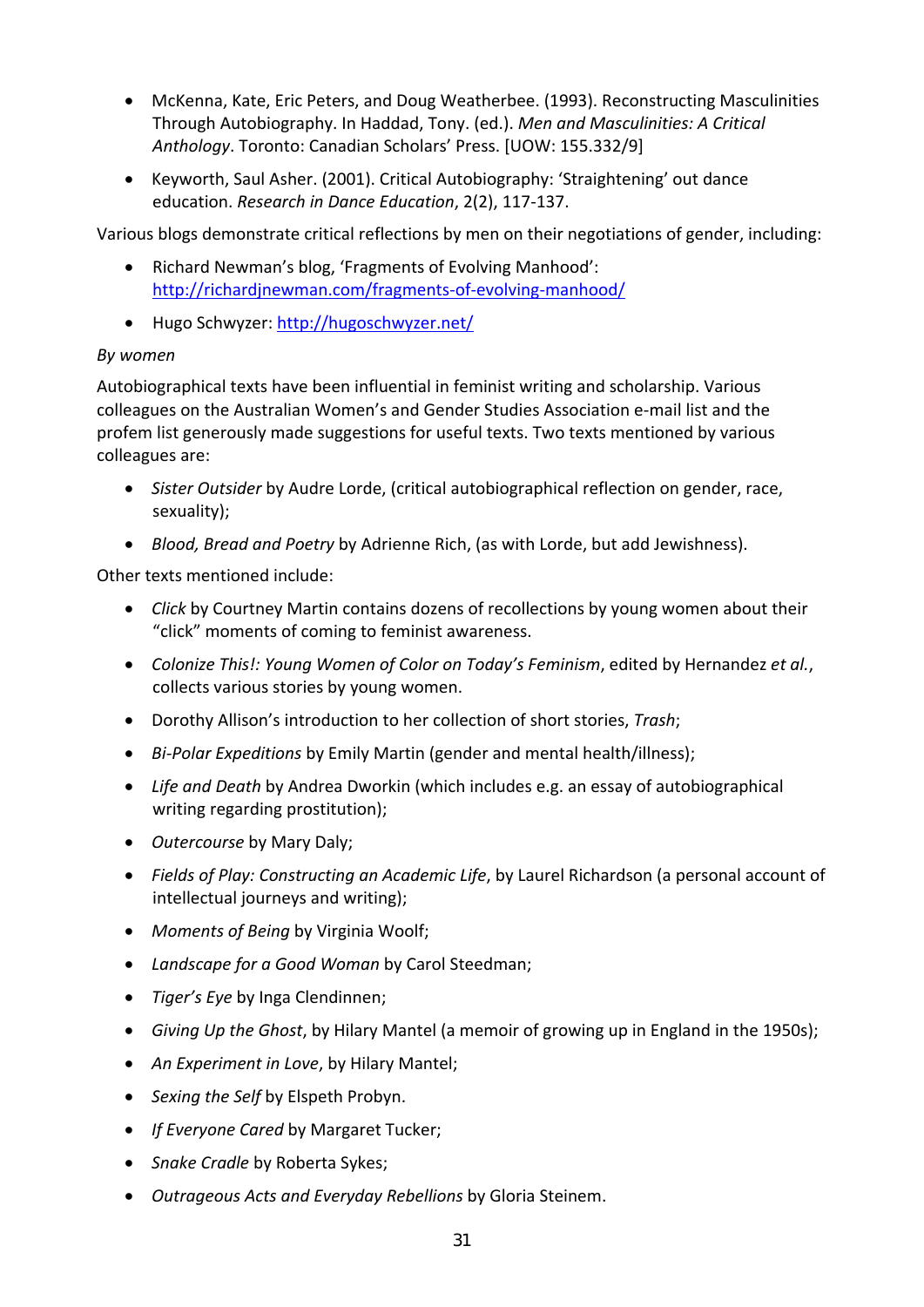- *How Simone de Beauvoir Died in Australia* by Sylvia Lawson;
- *Poppy* by Drusilla Modjeska;
- Dorothy Hewett's autobiography;
- *Don't Take Your love to Town* by Ruby Langford;
- *Snake Cradle* by Bobbi Sykes.
- *There's a good girl* by Marianne Grubecker (a woman writing a diary of what she notices about the gendered messages received by her daughter from 0 to 3 years, and which also includes what she notices regarding the acquisition of gendered messages for her daughter's closest male playmate).
- *Women Writing Culture*, edited by Ruth Behar and Deborah A. Gordon (Berkeley: University of California Press, 1995);
- *Autobiographical Writing Across the Disciplines: A Reader*, edited by Diane P. Freedman and Olivia Frey (Durham, NC: Duke University Press);
- Barbara Myerhoff (has films and writing about the connections between her own Jewishness, feminist ideologies and experience of death)
- *Taboo: Sex, Identity and Erotic Subjectivity in Anthropological Fieldwork*, edited by Don Kulick and Margaret Wilson (London: Routledge Press, l995).

Some texts involve women's critical autobiographical reflections regarding their relations with men in particular or sexuality more generally. See for example:

- *Heterosexuality: A Feminism and Psychology Reader*, edited by Wilkinson and Kitzinger (Newbury Park, CA: Sage, 1993);
- *Jane Sexes It Up: True confessions of feminist desire*, edited by Merri Lisa Johnson (New York and London: Four Walls Eight Windows, 2002);
- *Real Live Nude Girl: Chronicles of Sex‐Positive Culture*, edited by Carol Queen (Pittsburgh: Cleis Press, 1997).

Critical autobiographical writing also has been central to writing on lesbian, gay, bisexual and transgender sexualities. Michael Murphy writes, "The field of LGBTQ studies is filled with critical autobiographies that ruminate on gender (at least partially). Two canonical titles are Kate Bornstein's *Gender Outlaw* and Leslie Feinberg's *Stone Butch Blues*. I just finished reading a magnificent memoir by Ryan Van Meter titled *If You Knew Then What I Know Now*. A handful of essays in this book are explicitly about homosexuality, masculinity, and childhood. Also, I would recommend Kirk Read's memoir of growing up gay in rural Virginia: *How I Learned to Snap*. There are also a number of essays in S. Bear Bergman's two books that are autobiographical, critical, and deal with gender, especially masculinity: *Butch is a Noun* and *The Nearest Exit May Be Behind You*. Bornstein and Bergman just finished an edited collection of first person essays entitled *Gender Outlaws: The Next Generation*. One of the most interesting books I've ever read, because it interweaves autobiography, sexuality, and Classics, is *Daniel Mendelsohn's The Elusive Embrace: Desire and the Riddle of Identity*. Mendelsohn is quite astute on gender issues. There are several useful essays on gender in *First Person Queer: Who We are (So Far)* and the entire genres of writing on lesbian butch/femme, tomboys, bear, and leather communities entail thinking about gender, much of it autobiographical‐‐‐titles too numerous to mention here."

Scholarship on women and autobiography in literary theory includes: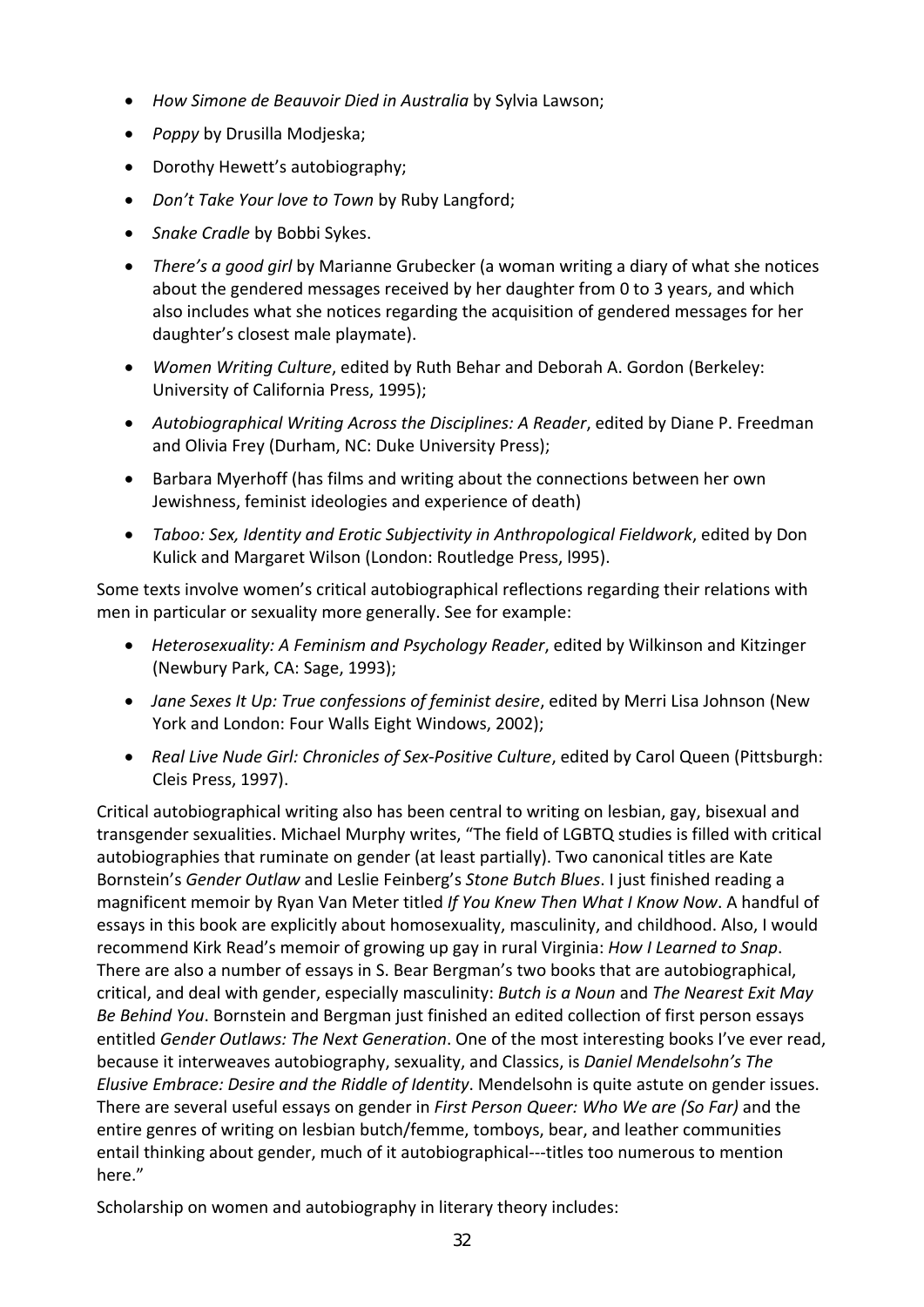- *Women's Writing: A Challenge to Theory*, edited by Moira Monteith;
- *The Private Self* by Shari Benstock;
- "My Monster/ My Self" by Barbara Johnson (*Diacritics*, vol 12);
- *Getting Personal : Feminist Occasions and other Autobiographical Acts*, by Nancy K. Miller (1991);
- *The Female Autograph*, edited by Domna C. Stanton.
- "Writing Autobiography", by bell hooks. (In *Talking Back: Thinking Feminist, Thinking Black* (1989). Also in *Women, Autobiography, Theory: A Reader*. Ed. Sidonie Smith and Julia Watson. Madison: The U of Wisconsin P, 1998: 429‐432.)

Alison Bartlett's university course "Fictocriticism: Writing the Body" includes various relevant references. See http://www.chloe.uwa.edu.au/outskirts/archive/volume20/Teaching/UWA.

Liz Conor's blog, now archived by the NLA, includes a range of autobiographical essays. See http://lizconorcomment.blogspot.com/.

# *Academic discussions of critical autobiography as a teaching strategy*

There are various discussions of critical autobiography as a teaching strategy, including the following.

- Church, K. (1995). *Forbidden Narratives: Critical autobiography as social science*. Gordon and Breach Publishers.
- Czarniawska, B. (2004). *Narratives in Social Science Research*. London, Sage Publications Ltd.
- Grauerholz, Elizabeth, and Stacy Copenhaver. (1994). When the Personal Becomes Problematic: The Ethics of Using Experiential Teaching Methods. *Teaching Sociology*, 22: 319‐27.
- Kebede, Alem. (2009). Practicing Sociological Imagination Through Writing Sociological Autobiography. *Teaching Sociology*, 37(4): 353‐368.
- Liberti, R., Swantek, D., Kunz, M., and Sullivan, S. (2004). 'Forbidden Narratives': Exploring the Use of Critical Autobiography in a Graduate Sport Sociology Course. *Quest*, 56(2), 190‐207.
- Powers, Rosemary F. (1998). Using Critical Autobiography to Teach the Sociology of Education. *Teaching Sociology*, 26: 198‐206.
- Ribbens, J*.* (l993) Facts or Fictions? Aspects of the use of autobiographical writing in undergraduate sociology. *Sociology*, 27 (l): 8l‐92.

Also see:

- Discussion on the WMST (Women's Studies) list: http://userpages.umbc.edu/~korenman/wmst/gender\_autobiog.html
- An example of a similar assignment: http://personal.bgsu.edu/~edietel/critautobiography.pdf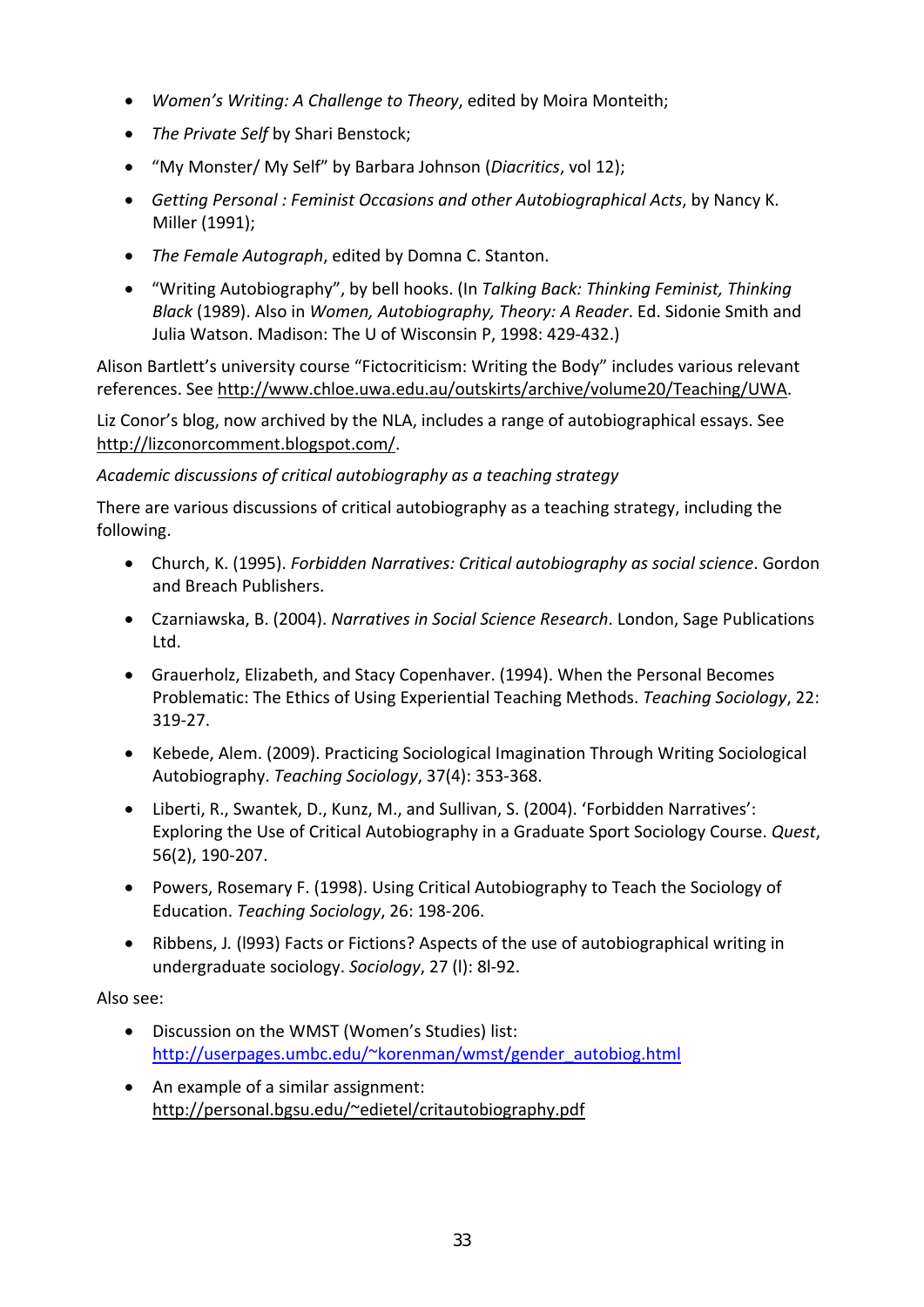# **Frequently asked questions**

## **Citing and referencing**

## *WHICH REFERENCING STYLE SHOULD I USE?*

The subject guide stipulates that you must use the Harvard style of referencing. This is an author-date system rather than a footnoting system.

See: http://www.library.uow.edu.au/referencing/

Note that there are *variations* in how a Harvard style may be used. Just adopt one Harvard style, and use it consistently.

## *HOW DO I CITE A PIECE IN THE READER?*

- Cite the piece itself, not the reader.
- If the piece is a chapter from a book by the same authors (rather than an edited collection), cite the whole book, not just the chapter. (This is the case for some of the items by Connell for example.)
- Use the piece's own page numbers, not the numbers in the reader.

Where you are using works which have been photocopied for a reading brick, cite them by their original source (the book or journal) rather than by the reading brick.

Cite the page numbers from the photocopied piece itself, not the page numbers of the reading brick.

## *CAN I CITE THE LECTURES?*

Yes, you can, and should, cite lectures.

The governing principle for citing is that you must cite whenever you draw on secondary sources. The lecture is a secondary source, so if you draw on it, you should cite it. (I know that some lecturers ask that their students not cite the lecture. This makes no sense to me. Presumably lecturers do want you to draw on the lecture's content. If not, why are they giving them?)

## *HOW DO I CITE A LECTURE?*

When citing a lecture and using an author‐date system, simply write: … (Flood 2011). *OR*: Flood (2011) argues that…

If you are citing two or more lectures, use "a", "b" etc. to distinguish between different lectures. So write: Flood (2011a) argues that… But he also states that… (Flood 2011b).

And then in citing the lecture, give all the details you'd need to give for someone to figure out exactly what you're citing. So use something like the following;

Flood, M. (2011a) *Thinking Sociologically*, lecture, SOC350: Men and Masculinities, University of Wollongong, 1 March.

Flood, M. (2011b) *Thinking Sociologically*, lecture, SOC350: Men and Masculinities, University of Wollongong, 8 March.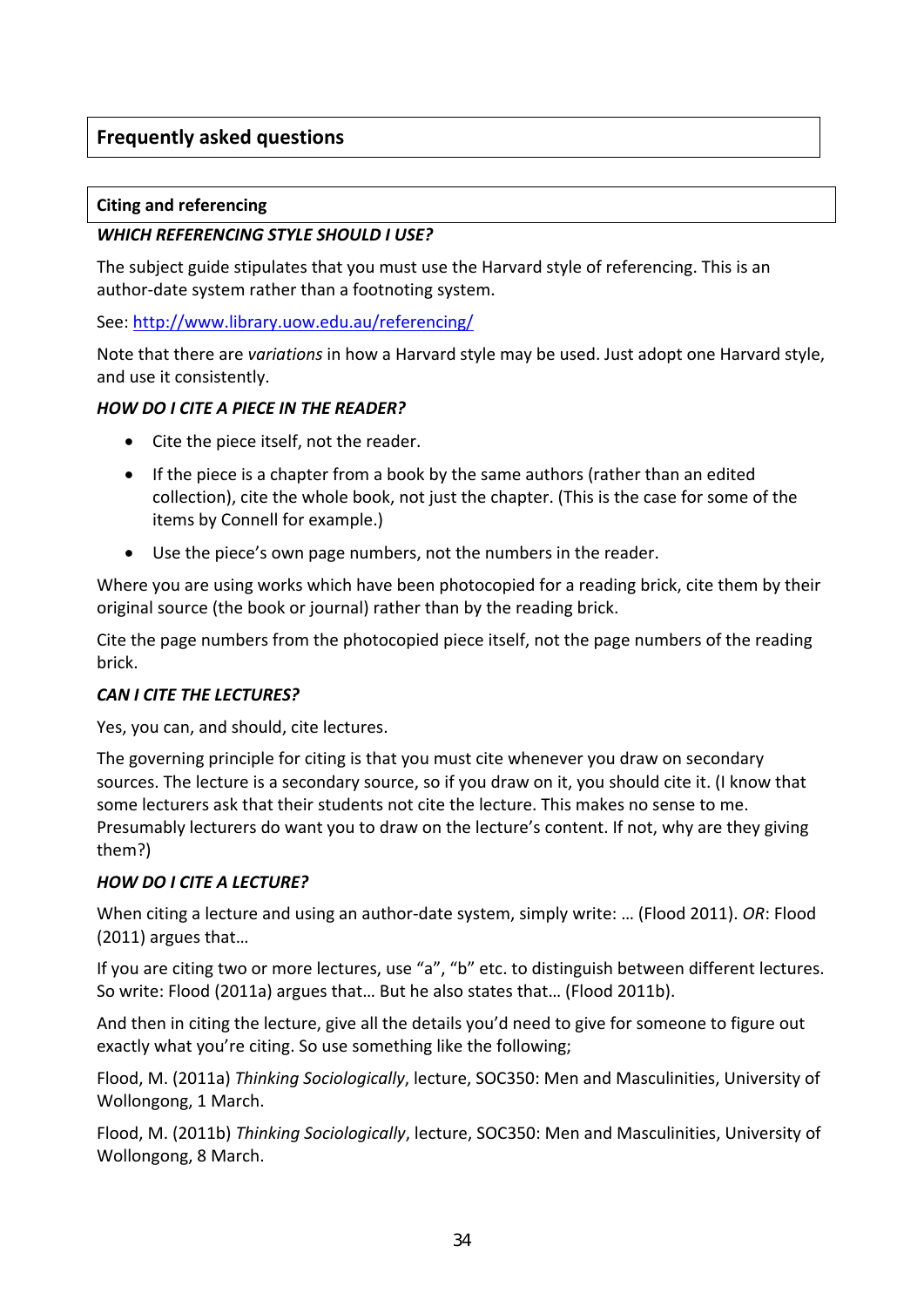# *HOW DO I CITE AUTHORS AND WORKS CITED BY OTHERS?*

If you want to describe a particular author's work, or quote them, but the source for this material is in fact another work, make this clear in both your citation in the body of your essay and in the bibliography.

E.g., say that you are quoting C. Wright Mills (1959), but you actually got this from Willis (2006).

In the citation in the body of the essay, represent this in one of the following two ways. In the first, you simply cite your source. In the second, you give the surname and year for the author's work you've not seen, but also the source.

Mills describes the sociological imagination as … (Willis 2006: 22).

Mills describes the sociological imagination as … (Mills 1959, as cited in Willis 2006: 22).

In the bibliography, list only the work you have actually used yourself, in this case, the one by Willis.

# *GIVEN THAT ALMOST EVERYTHING I WRITE WILL BE DRAWN FROM THE READINGS OR LECTURES, DO I HAVE TO CITE EVERY SINGLE SENTENCE?*

No. Just cite each time your source \*changes\*. So, you can have several sentences drawn from the same source, with a citation either just at the end of the first sentence or the last sentence. But if you then draw on a difference source, then include a citation to this other source.

This does mean that in some sections of your writing, you \*will\* have citations in almost every sentence. That's fine. This is what academic writing sometimes looks like.

# *I KNOW THAT BOOKS AND JOURNALS ARE CITED IN DIFFERENT WAYS, BUT HOW CAN I TELL WHICH IS WHICH IN THE READER?*

You should be able to tell from the information given in the reader's table of contents which items are chapters from books and which items are journal articles.

## **Style and voice in essays etc.**

# *CAN I USE THE FIRST‐PERSON VOICE?*

There is no rule to say that you cannot use the first‐person voice in your essay. However, in most cases, there is no need to. In most cases, there is no need to say "I think", "I believe", etc. – you wrote the essay, so it is *assumed* that this is what you think. So, in most cases, you should simply make your points and your argument, without having to use the first person.

A first-person voice can be appropriate when you are emphasising how your own opinions differ from those of the work or authors you are discussing, or when outlining the essay's structure. With regard to the latter, for example, you may write, "I examine the relationship between...", "I focus on two themes…", and so on. However, it is equally appropriate to avoid the first person: "The relationship between… is central to…", "Two themes are highlighted here. First…", and so on.

A first‐person voice is particularly appropriate in the Reflective Journal.

## **Submitting essays and assignments by post or e‐mail**

## *CAN I E‐MAIL OR POST MY ESSAY OR ASSIGNMENT?*

No. There is no e-mailing or posting of essays or other assignments. If you will not be on campus or cannot make it to university on the day that an assignment is due, either;

a) Get a cover sheet beforehand and arrange for a friend to hand in the essay on your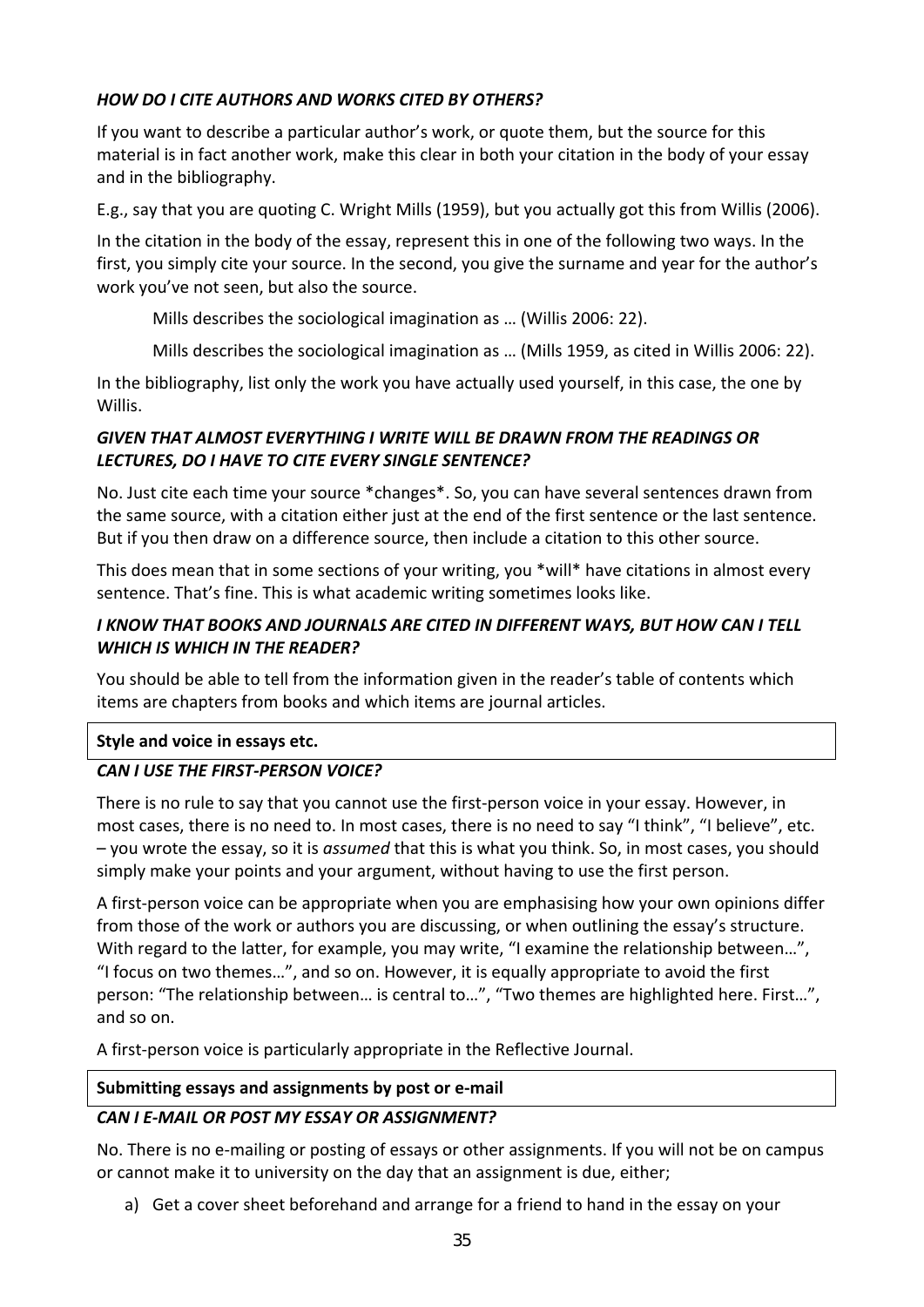behalf; or

b) Hand in the assignment on an earlier date when you are on campus.

The only exception to this is in the case of personal emergencies. If an emergency or unforseen crisis means that you cannot submit your assignment in person, you may submit it electronically in order to have this date recorded as the submission date, and also post or deliver a paper copy. Let the subject coordinator know if you are doing this.

# **Reading drafts**

# *CAN YOU READ A DRAFT OF MY ESSAY / OTHER ASSESSMENT?*

Unfortunately, I am not able to read drafts of your work. But I am happy to answer your questions about any aspect of your work, ideally in tutorials.